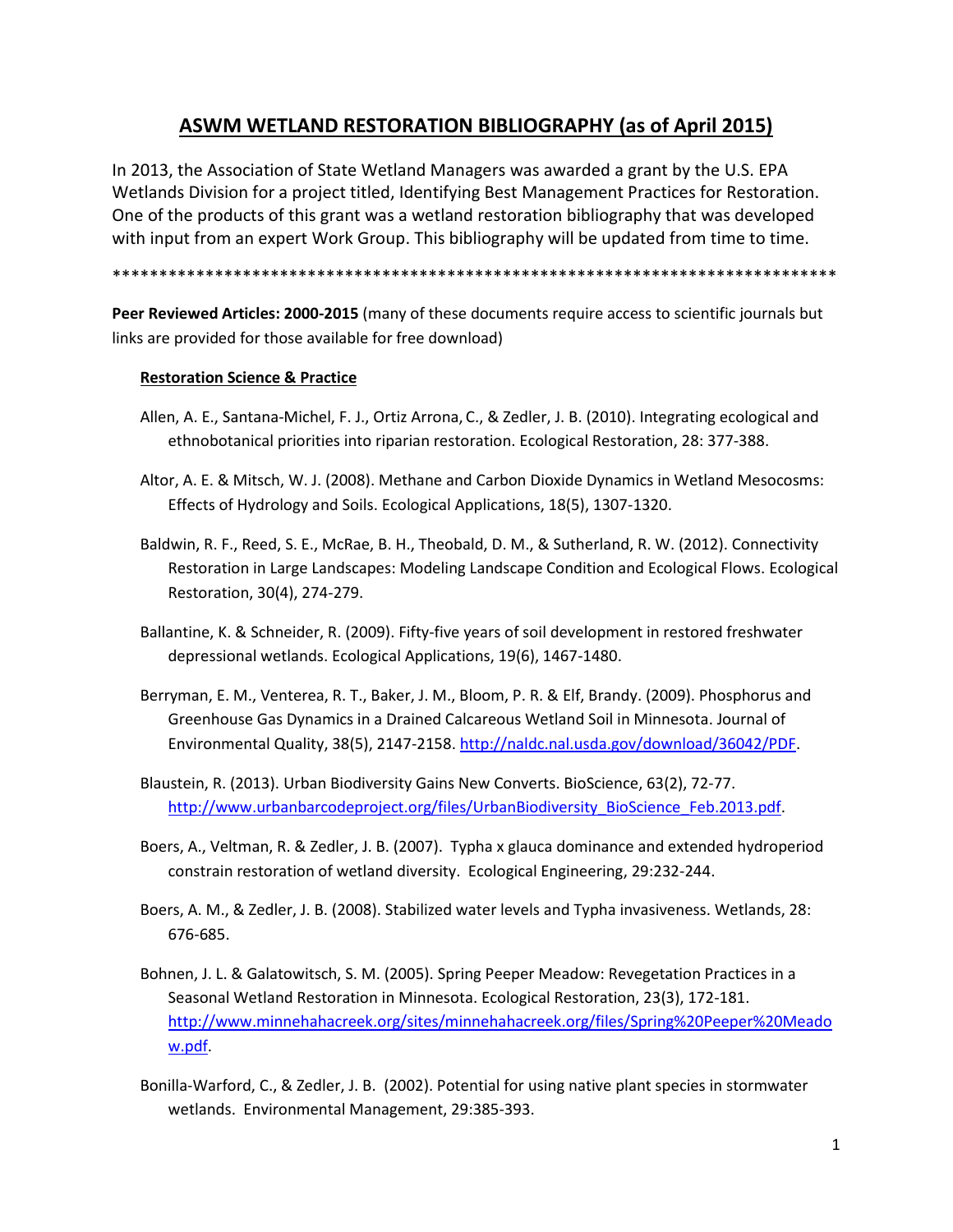- Bonin, C. L., & Zedler, J. B. (2008). Plant traits and plasticity help explain abundance ranks in a California salt marsh. Estuaries and Coasts, 31:682-693.
- Booth, E. G., Loheide II, S. P. & Hansis, R. D. (2009). Postsettlement Alluvium Removal: A Novel Floodplain Restoration Technique (Wisconsin). Ecological Restoration, 27(2), 136-139. [http://hydroecology.cee.wisc.edu/EBP/pubs/Rest\\_Notes\\_final.pdf.](http://hydroecology.cee.wisc.edu/EBP/pubs/Rest_Notes_final.pdf)
- Boustany, R. G. (2010). Estimating the Benefits of Freshwater Introduction into Coastal Wetland Ecosystems in Louisiana: Nutrient and Sediment Analyses. Ecological Restoration, (28)2, 160- 174.
- Boustany, R.G. (2003). A pre-vegetated mat technique for the restoration of submersed aquatic vegetation. Ecological Restoration, (21)2, 87-94.
- Boyer, K. E., Callaway, J. C. & Zedler, J. B. (2000). Evaluating the progress of restored cordgrass (Spartina foliosa) marshes: Belowground biomass and tissue N. Estuaries, 23:711-721.
- Breithaupt, S. & Khangaonkar, T. (2011). Effects of Wetland Restoration on Floodplain Hydrodynamics under Extreme Flooding Conditions. Ecological Restoration, 29(1&2), 161-172.
- Brown, B, R Fadilla, Y Nurdin, I Soulsby and R Ahmad. 2014. Community based ecological mangrove rehabilitation (CBEMR) in Indonesia. SAPIENS 7(2): 53-64. [http://www.mangroverestoration.com/pdfs/Brown%20et%20al%202014%20CBEMR%20smaller](http://www.mangroverestoration.com/pdfs/Brown%20et%20al%202014%20CBEMR%20smaller%20file%20size%20(1).pdf) [%20file%20size%20\(1\).pdf](http://www.mangroverestoration.com/pdfs/Brown%20et%20al%202014%20CBEMR%20smaller%20file%20size%20(1).pdf)
- Callaway, J. C., Sullivan, G. & Zedler, J. B. (2003). Species-rich plantings increase biomass and nitrogen accumulation in a wetland restoration experiment. Ecological Applications, 13:1626- 1639.
- Desmond, J., Deutschman, D., & Zedler, J. B. (2002). Spatial and temporal variation in estuarine fish and invertebrate assemblages: Analysis of an 11-year dataset. Estuaries, 25:552-569.
- Desmond, J. S., Williams, G. D., &. J.B. Zedler. (2000). Improving the design of fish habitat mitigation projects in southern California. Pages 245-251. In J. E. Keeley, M. Baer-Keeley, and C.J. Fotheringham, eds. 2nd Interface Between Ecology and Land Development in California. US Geological Survey Open File Report 00-62. Sacramento, California.
- Desmond, J., Zedler, J. B. & Williams, G. D. (2000). Fish use of tidal creek habitats in two southern California salt marshes. Ecological Engineering, 14:233-252
- Doherty,J. M., Callaway, C. & Zedler, J.B. (2011). Diversity-function relationships changed in a longterm restoration experiment. Ecological Applications, 21:2143-2155.
- Doherty, J. M., & Zedler, J. B. (2014). Dominant graminoids support restoration of productivity but not diversity in urban wetlands. Ecological Engineering, 65:101-111.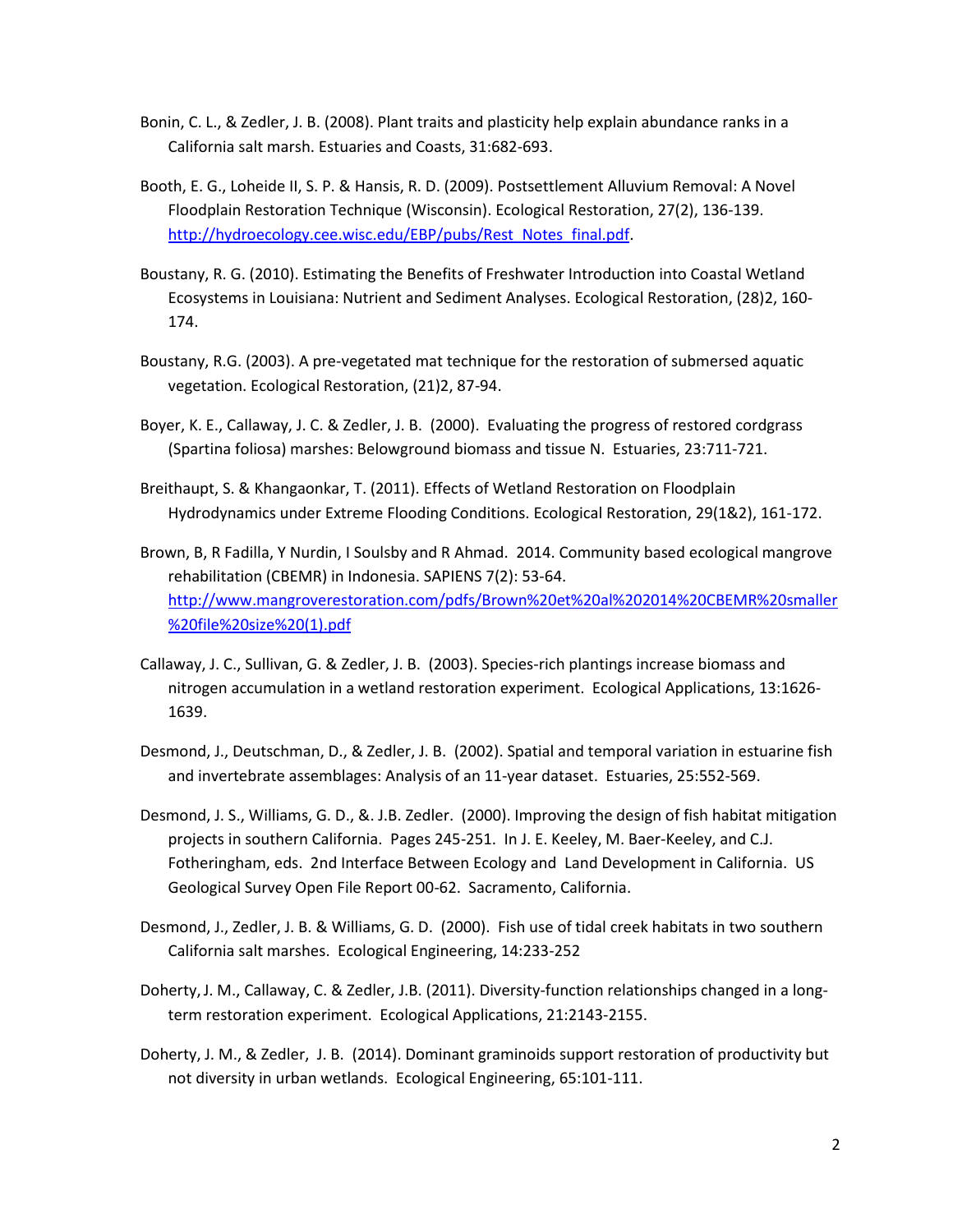- Doherty, J. M., Miller, J. F., Prellwitz, S.G., Thompson, A. M., Loheide, S.P., & Zedler, J. B. (2014). Hydrologic Regimes Revealed Bundles and Tradeoffs Among Six Wetland Services. Ecosystems. <http://dx.doi.org/10.1007/s10021-014-9775-3>
- Dorney, J.R., Montgomery, L., & M. Burkhard. (2015). [The Benefits of Compliance and Enforcement](http://wetlandsnewsletter.org/pdf/37.2/37.2_Dorney_etal.pdf)  [Programs: Lessons From North Carolina's Experience With Wetlands, Stream, and Riparian](http://wetlandsnewsletter.org/pdf/37.2/37.2_Dorney_etal.pdf)  [Buffers.](http://wetlandsnewsletter.org/pdf/37.2/37.2_Dorney_etal.pdf) National Wetlands Newsletter, 37(2): 16-20.
- Erwin, R. M., Miller, J., & Reese, J. G. (2008). Poplar Island Environmental Restoration Project: Challenges in Waterbird Restoration on an Island in Chesapeake Bay. Ecological Restoration, 25: 256-262.
- Fellows, M. & Zedler, J. B. (2005). Effects of the non-native grass, Parapholis incurva (Poaceae), on the rare and endangered hemiparasite, Cordylanthus maritimus subsp. maritimus (Scrophulariaceae). Madroño, 52:91-98.
- Frieswyk, C. B., Johnston, C. & Zedler, J. B. (2008). Identifying and characterizing dominant plants as an indicator of community condition. Journal of Great Lakes Research 33(Special Issue 3):125- 135.
- Frieswyk, C. B., & Zedler, J. B. (2006). Do seed banks confer resilience to coastal wetlands invaded by Typha x glauca? Canadian Journal of Botany, 84:1882-1893.
- Frieswyk, C. B., & Zedler, J. B. (2007). Vegetation change in Great Lakes coastal wetlands: Deviation from the historical cycle. Journal of Great Lakes Research, 33:366-380.
- Galbraith-Kent, S. L. & Handel, S. N. (2007). Lessons from an Urban Lakeshore Restoration Project in New York City. Ecological Restoration, 25(2), 123-128.
- Goodwin, P., Mehta, A. J., & Zedler, J. B. (2001). Tidal wetland restoration: An introduction. Journal of Coastal Research Special Issue, 27:1-6.
- Graf, M. D. & Rochefort, L. (2010). Moss Regeneration for Fen Restoration: Field and Greenhouse Experiments. Restoration Ecology, 18(1), 121-130.
- Hall, S. J., Lindig-Cisneros, R. A. & Zedler, J. B. (2008). Does harvesting sustain plant diversity in Central Mexican wetlands? Wetlands, 28:776-792.
- Hall, S. J., & Zedler, J. B. (2010). Constraints on sedge meadow self-restoration in urban wetlands. Restoration Ecology, 5:671-680.
- Healy, M.G., & Zedler, J. B. (2010). Setbacks in replacing Phalaris arundinacea monotypes with sedge meadow vegetation. Restoration Ecology, 18: 155-164.
- Herr-Turoff, A. & Zedler, J. B. (2007). Does morphological plasticity of the Phalaris arundinacea canopy increase invasiveness? Plant Ecology, 193:265-277.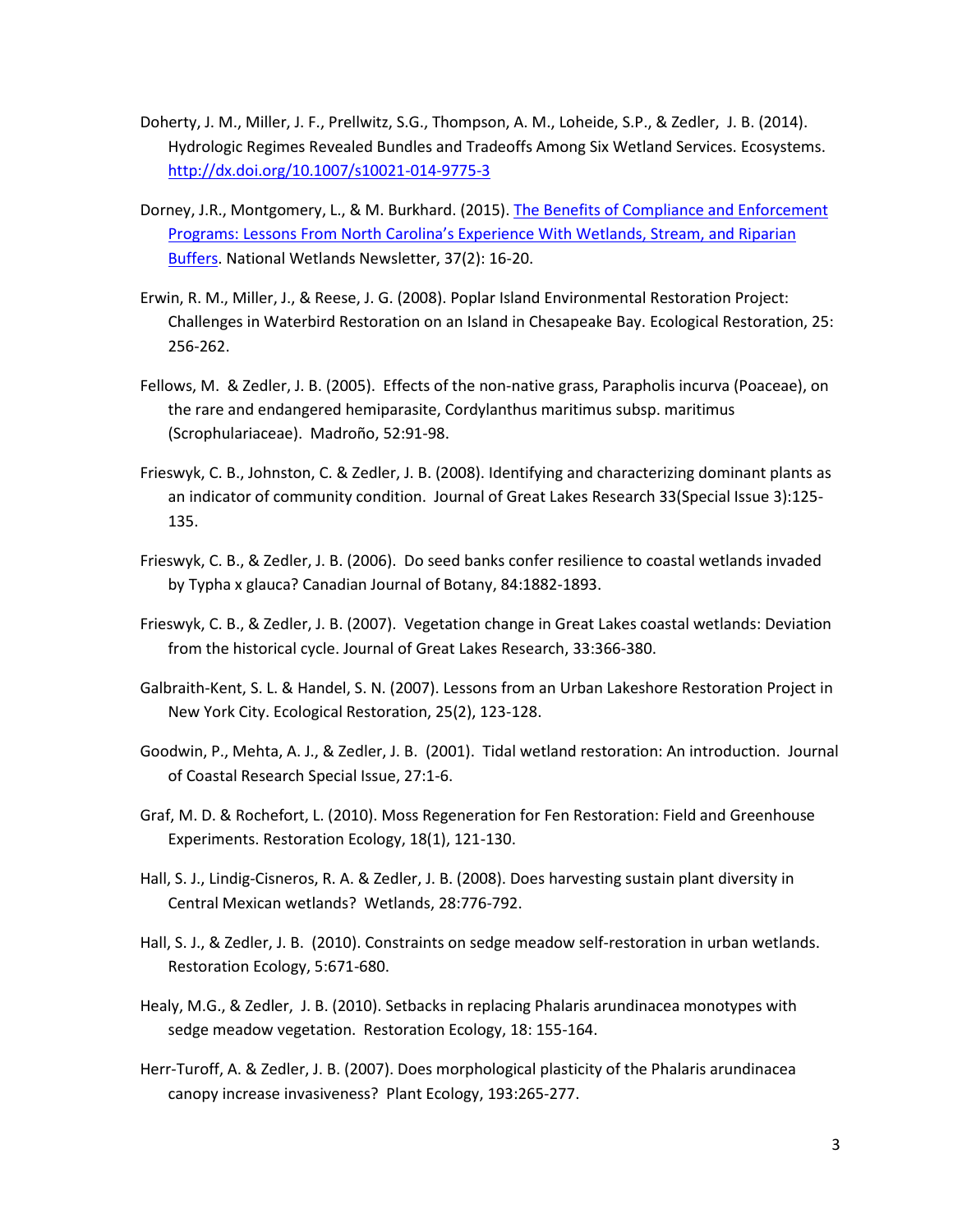- Herr-Turoff, A., & Zedler, J. B. (2005). Does wet prairie vegetation retain more nitrogen with or without Phalaris invasion? Plant and Soil, 277:19-34.
- Iannone III, B.V., Rosen, C. J. & Galatowitsch, S. M. (2009). Soil Nitrogen Concentrations in a Restored Sedge Meadow Wetland as Affected by the Application of High C:N Amendments. Ecological Restoration, 27(2), 193-199. Available online at [http://bianno2.people.uic.edu/Iannone%20et%20al.%202009.Soil\\_Nitrogen\\_Concentrations\\_in](http://bianno2.people.uic.edu/Iannone%20et%20al.%202009.Soil_Nitrogen_Concentrations_in_a_Restored_Sedge_Meadow_Wetland_as_Affected_by_the_Application_of_High_C_N_Amendments.pdf) a Restored Sedge Meadow Wetland as Affected by the Application of High C N Amend [ments.pdf.](http://bianno2.people.uic.edu/Iannone%20et%20al.%202009.Soil_Nitrogen_Concentrations_in_a_Restored_Sedge_Meadow_Wetland_as_Affected_by_the_Application_of_High_C_N_Amendments.pdf)
- James, M. L., & Zedler, J. B. (2000). Dynamics of wetland and upland subshrubs at the salt marshcoastal sage scrub ecotone. American Midland Naturalist, 82:81-99.
- Jelinski, N. A., Kucharik, C. J. & Zedler, J. B. (2011), A Test of Diversity–Productivity Models in Natural, Degraded, and Restored Wet Prairies. Restoration Ecology, 19:186–193. doi: 10.1111/j.1526-100X.2009.00551.x
- Johnson, W. C., Millett, B. V., Gilmanov, T., Voldseth, R. A., Guntenspergen, G. R. & Naugle, D. E. (2005). Vulnerability of Northern Prairie Wetlands to Climate Change. BioScience, 55(10), 863- 872. [http://bioscience.oxfordjournals.org/content/55/10/863.full.pdf.](http://bioscience.oxfordjournals.org/content/55/10/863.full.pdf)
- Johnston, C.A., Bedford, B., Bourdaghs, M., Brown, T., Frieswyk, C. B., Tulbure, M., Vaccaro, L., & Zedler, J. B. (2008). Plant species indicators of physical environment in Great Lakes coastal wetlands. Journal of Great Lakes Research 33 (Special Issue 3):106-124.
- Johnston, C.A., Ghioca, D., Tulbure, M., Bedford, SB. L., Bourdaghs, M., Frieswyk, C. B., Vacaro, L., & Zedler, J. B. (2008). Partitioning vegetation response to anthropogenic stress to develop multitaxa indicators of wetland condition. Ecological Applications, 18:983-1001.
- Johnston, C. A. & Zedler, J. B. (2012). Identifying Preferential Associates to Initiate Restoration Plantings. Restoration Ecology, 20: 764–772. doi: 10.1111/j.1526-100X.2011.00837.x
- Johnston, C. A., Zedler, J.B., Tulbure, M. G., Frieswyk DeJong, C. B., Bedford, B. L., Vaccaro, L. (2009). A unifying approach for evaluating the condition of wetland plant communities and identifying related stressors. Ecological Applications, 19:1739-1957.
- Keer, G., & Zedler, J. B. (2002). Salt marsh canopy architecture differs with the number and composition of species. Ecological Applications, 12:456-473.
- Kercher, S. M., Carpenter, Q. & Zedler, J. B. (2004). Interrelationships of hydrologic disturbances, reed canary grass (Phalaris arundinacea L.), and native plants in Wisconsin wet meadows. Natural Areas Journal, 24:316-325.
- Kercher, S. M., Frieswyk, C. B. & Zedler, J. B. (2003). Effects of sampling teams and estimation methods on the assessment of plant cover. Journal of Vegetation Science, 14:899-906.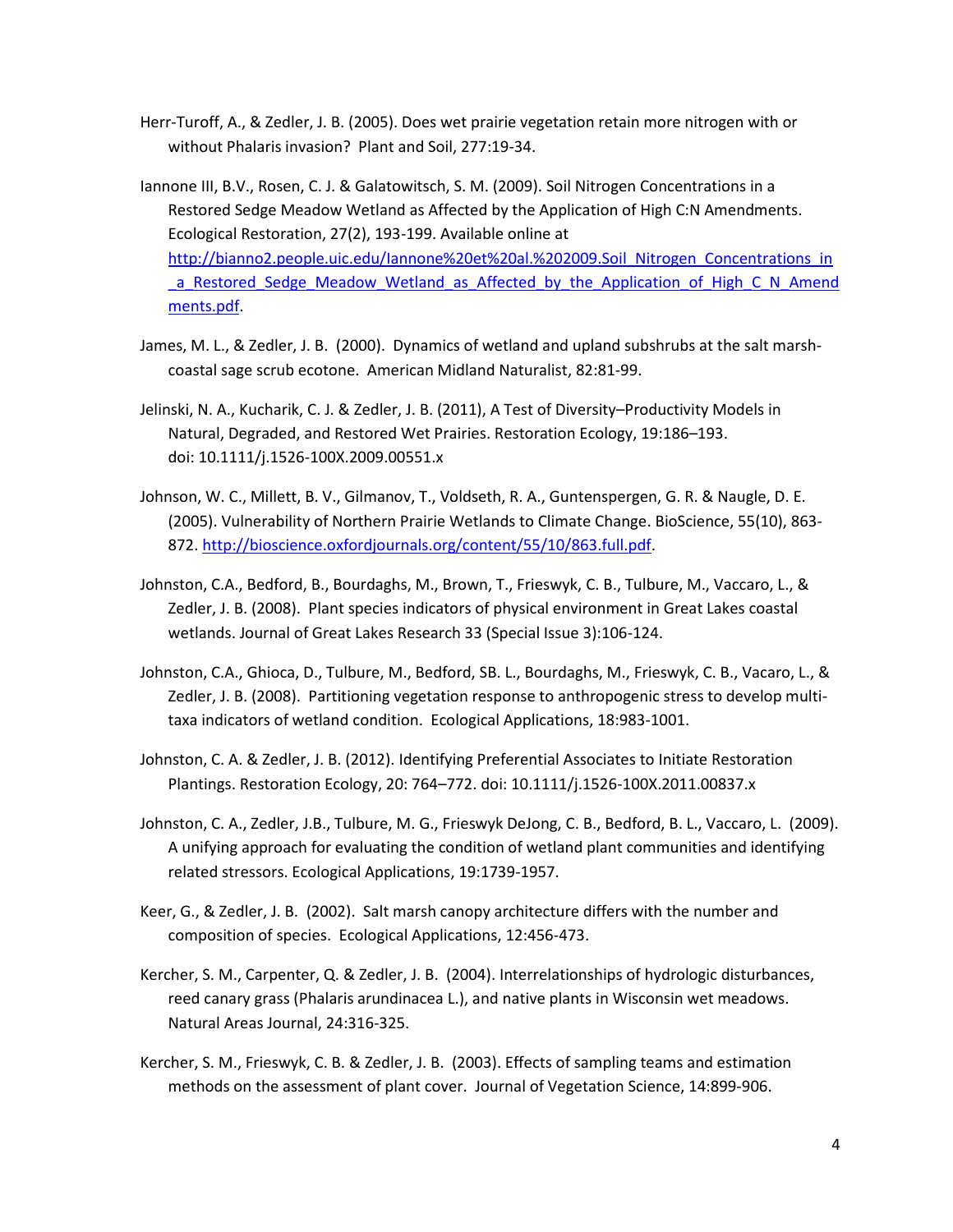- Kercher, S. M., Herr-Turoff, A. & Zedler, J B. (2007). Understanding invasion as a process: The case of Phalaris arundinacea in wet prairies. Biological Invasions, 9:657-665.
- Kercher, S. M., & Zedler, J. B. (2004). Multiple disturbances accelerate invasion of reed canary grass (Phalaris arundinacea L.) in a mesocosm study. Oecologia, 138:455-464.
- Kidd, J. G., Streever, B., Joyce, M. R. & Fanter, L. (2004). Wetland Restoration of an Exploratory Well on Alaska's North Slope: A Learning Experience. Ecological Restoration, 2(1), 30-38.
- Larkin, D. J., Madon, S. P., West, J. M. & Zedler, J. B. (2008). Topographic heterogeneity influences fish use of an experimentally-restored tidal marsh. Ecological Applications, 18:483-496.
- Larkin, D., West, J. & Zedler, J. B. (2009). Created pools and food availability for fishes in a restored salt marsh. Ecological Engineering, 35:65-74*.*
- Lawrence, B. A. & Zedler, J. B. (2011). Formation of tussocks by sedges: effects of hydroperiod and nutrients. Ecological Applications, 21(5), 1745-1759. [http://www.esajournals.org/doi/pdf/10.1890/10-1759.1.](http://www.esajournals.org/doi/pdf/10.1890/10-1759.1)
- Lewis, R.R. (2004). Ecological engineering for successful management and restoration of mangrove forests. Ecological Engineering. 24:403-418. <http://www.mangroverestoration.com/pdfs/Lewis%20and%20Gilmore%202007.pdf>
- Lewis, R.R. (2009). Methods and Criteria for Successful Mangrove Forest Restoration (a chapter in *Coastal Wetlands: An Intergrated Ecosystem Approach*). Elsevier. <http://www.mangroverestoration.com/downloads/Lewis%202009.PDF>
- Lewis, R.R. & Brown, B. (2014). Ecological mangrove rehabilitation a field manual for practitioners. Mangrove Action Project, Canadian International Development Agency and OXFAM. [http://www.mangroverestoration.com/pdfs/Final%20PDF%20-](http://www.mangroverestoration.com/pdfs/Final%20PDF%20-%20Whole%20EMR%20Manual.pdf) [%20Whole%20EMR%20Manual.pdf](http://www.mangroverestoration.com/pdfs/Final%20PDF%20-%20Whole%20EMR%20Manual.pdf)
- Lewis, R.R. & Gilmore, R.G. (2007). Important Considerations to Achieve Successful Mangrove Forest Restoration with Optimum Fish Habitat. Bulletin of Marine Science. 80(3): 823-837. <http://www.mangroverestoration.com/pdfs/Lewis%20and%20Gilmore%202007.pdf>
- Lindig-Cisneros, R., Desmond, J., Boyer, K., & Zedler, J. B. (2003). Wetland restoration thresholds: Can a degradation transition be reversed with increased effort? Ecological Applications, 13:193- 205.
- Lindig-Cisneros, R. & Zedler, J. B. (2000). Restoring urban habitats: A comparative approach. Ecological Restoration 18:184-192.
- Lindig-Cisneros, R. A., & Zedler, J. B. (2001). Effect of light on Phalaris arundinacea L. germination. Plant Ecology, 155:75-78.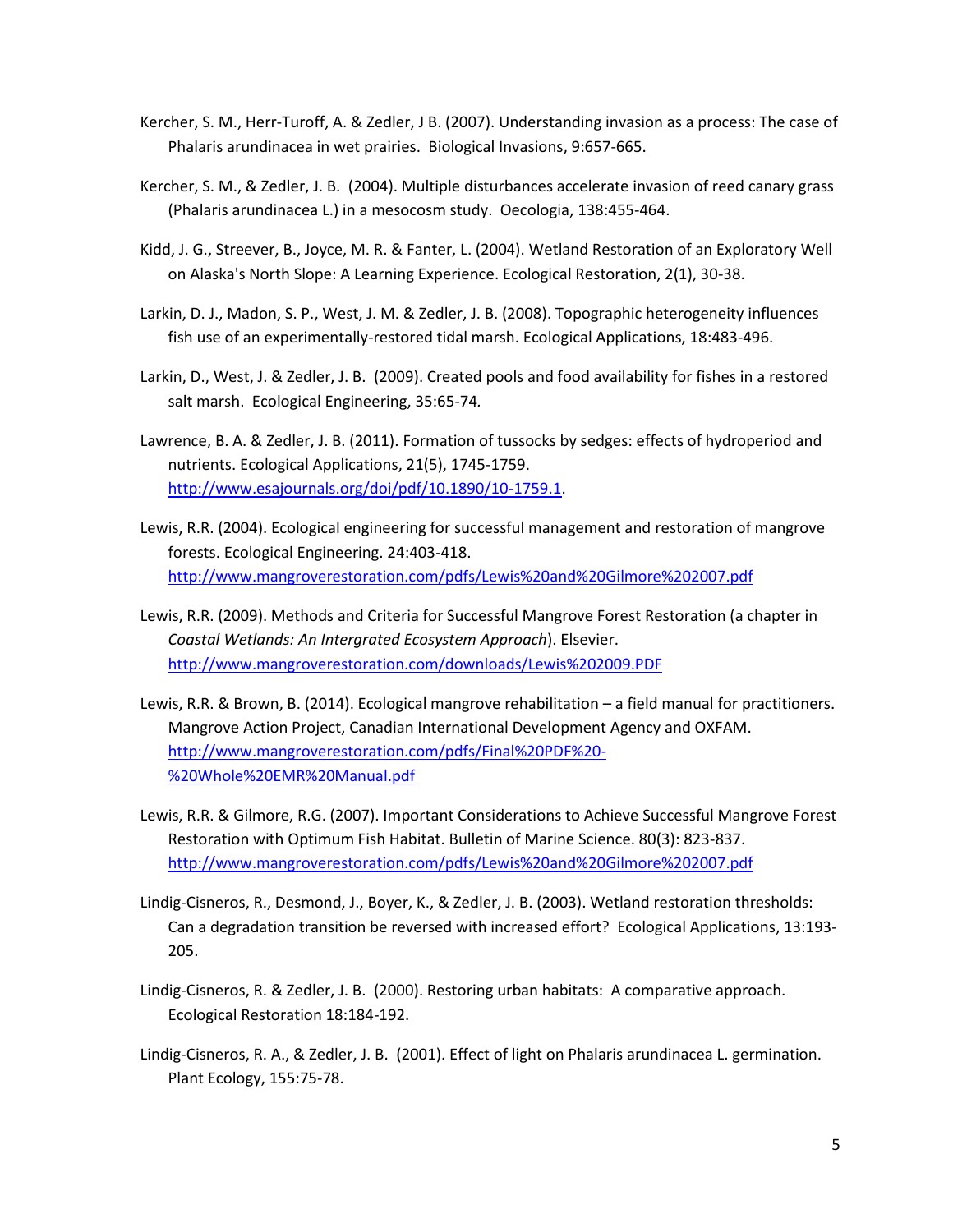- Lindig-Cisneros, R. & Zedler, J. B. (2002). Halophyte recruitment in a salt marsh restoration site. Estuaries, 25: 1174-1183.
- Lindig-Cisneros, R. & Zedler, J. B. (2002). Phalaris arundinacea L. seedling establishment: Effects of canopy complexity in fen, mesocosm and restoration experiments. Canadian Journal of Botany, 80:617-624.
- Lindig-Cisneros, R. & Zedler, J. B. (2002). Relationships between canopy complexity and germination microsites for Phalaris arundinacea L. Oecologia, 133:159-167.
- Mabry, C. & Dettman, C. (2010). Odonata Richness and Abundance in Relation to Vegetation Structure in Restored and Native Wetlands of the Prairie Pothole Region, USA. Ecological Restoration, 28(4), 475-484.
- Madon, S. P., West, J. & Zedler, J. B. (2002). Responses of fish to topographic heterogeneity in an experimental marsh (California). Ecological Restoration, 20:56-58.
- Martin, K. L. & Kirkman, L. K. (2009). Management of ecological thresholds to re-establish disturbance-maintained herbaceous wetlands of the south-eastern USA. Journal of Applied Ecology, 46(4), 906-914. [http://onlinelibrary.wiley.com/doi/10.1111/j.1365-](http://onlinelibrary.wiley.com/doi/10.1111/j.1365-2664.2009.01659.x/pdf) [2664.2009.01659.x/pdf.](http://onlinelibrary.wiley.com/doi/10.1111/j.1365-2664.2009.01659.x/pdf)
- Matthews, J. W., Peralta, A. L., Flanagan, D. N., Baldwin, P. M., Soni, A., Kent, A. D. & Endress, A. G. (2009). Relative influence of landscape vs. local factors on plant community assembly in restored wetlands. Ecological Applications, 19(8), 2108-2123.
- Matthews, J. W. & Spyreas, G. (2010). Convergence and divergence in plant community trajectories as a framework for monitoring wetland restoration progress. Journal of Applied Ecology, 47(5), 1128-1136.
- Matthews, J.W., Spyreas, G. & Endress, A. G. (2009). Trajectories of vegetation-based indicators used to assess wetland restoration progress. Ecological Applications, 19(8), 2093-107.
- Maurer, D. A., Lindig-Cisneros, R., Werner, K. J., Kercher, S., Miller, R. & Zedler, J. B. (2003). The replacement of wetland vegetation by Phalaris arundinacea (reed canary grass). Ecological Restoration, 21:116-119.
- Maurer, D. A., & Zedler, J. B. (2002). Differential invasion of a wetland grass explained by tests of nutrients and light availability on establishment and vegetative growth. Oecologia, 131:279- 288.
- Mcleod, E., Chmura, G.L., Bouillon, S., Salm, R., Bjork, M., Duarte, C.M., Lovelock, C.E., Schlesinger, W.H., Silliman, B.R. (2011). A blueprint for blue carbon: toward an improved understanding of the role of vegetated coastal habitats in sequestering  $CO<sub>2</sub>$ . The Ecological Society of America: Frontiers in Ecology and the Environment*.* 9(10): 552–560.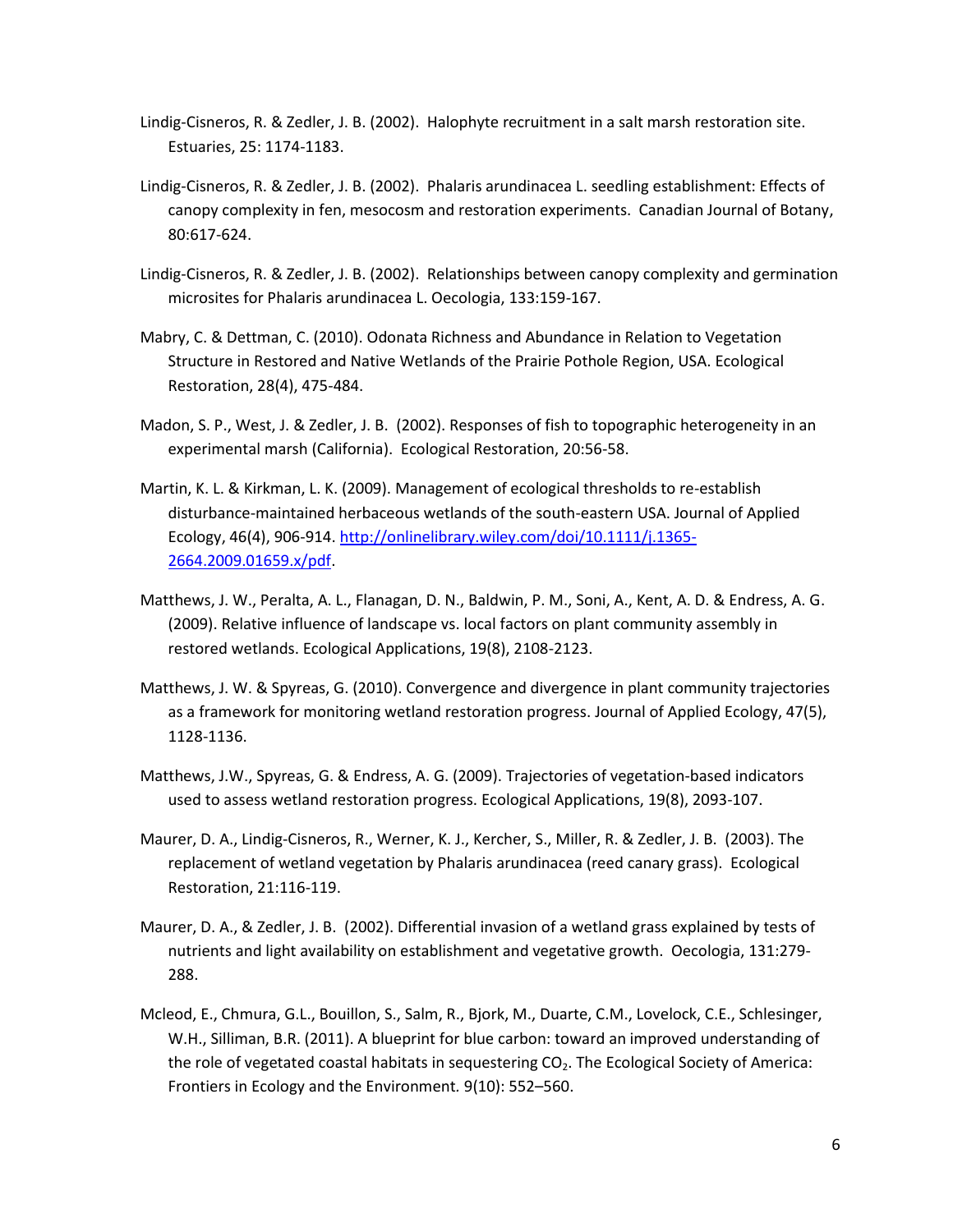[http://www.mangroverestoration.com/pdfs/McLeod%20et%20al%202011%20Blue%20Carbon.](http://www.mangroverestoration.com/pdfs/McLeod%20et%20al%202011%20Blue%20Carbon.pdf) [pdf](http://www.mangroverestoration.com/pdfs/McLeod%20et%20al%202011%20Blue%20Carbon.pdf)

- McCauley, L. A. & Jenkins, D. G. (2005). Gis-Based Estimates of Former and Current Depressional Wetlands in an Agricultural Landscape. Ecological Applications, 15(4), 1199-1208.
- Miller, R. C., & Zedler, J. B. (2003). Responses of native and invasive wetland plants to hydroperiod and water depth. Plant Ecology, 167:57-69.
- Monette, D. & Markwith, S. H. (2012). Hydrochory in the Florida Everglades: Temporal and Spatial Variation in Seed Dispersal Phenology, Hydrology, and Restoration of Wetland Structure. Ecological Restoration, 30(3), 180-191. [http://www.science.fau.edu/geo/events/MonnetteDandSMarkwith2012.pdf.](http://www.science.fau.edu/geo/events/MonnetteDandSMarkwith2012.pdf)
- Moreno-Mateo, D., Power, M.E., Comin, F.A., & Yockteng, R. (2012). Structural and Functional Loss in Restored Wetland Ecosystems. PLoS Biol 10(1): e1001247. doi:10.1371/journal.pbio.1001247. <http://www.plosbiology.org/article/info%3Adoi%2F10.1371%2Fjournal.pbio.1001247>
- Morzaria-Luna, H., Callaway, J. C., Sullivan, G. & Zedler, J. B. (2004). Relationship between topographic heterogeneity and vegetation patterns in a Californian salt-marsh. Journal of Vegetation Science, 15:523-530.
- Morzaria-Luna, H., & Zedler, J. B. (2007). Does seed availability limit plant establishment during salt marsh restoration? Estuaries, 30:12-25.
- Morzaria-Luna, H. N. & Zedler, J. B. (2014). Competitive interactions between two salt marsh halophytes across stress gradients. Wetlands, 34:31-42.
- Moser, L. J., Barton, C. D., & Blake, J. I. (2012). Control of Hardwood Regeneration in Restored Carolina Bay Depression Wetlands. Ecological Restoration, 30(2), 128-135.
- National Research Council: Committee on Independent Scientific Review of Everglades Restoration Progress (2014). Progress Toward Restoring the Everglades: The Fifth Biennial Review. National Academies Press, Washington, D.C. [http://click.newsletters.nas.edu/?qs=8ed24f2c7d7f80b384458de4058844c4a57fa9cd12f4bf13b](http://click.newsletters.nas.edu/?qs=8ed24f2c7d7f80b384458de4058844c4a57fa9cd12f4bf13bbc70460474f11a7834cd06e05f8ace4) [bc70460474f11a7834cd06e05f8ace4](http://click.newsletters.nas.edu/?qs=8ed24f2c7d7f80b384458de4058844c4a57fa9cd12f4bf13bbc70460474f11a7834cd06e05f8ace4)
- Noe, G. B., & Zedler, J. B. (2000). Differential effects of four abiotic factors on the germination of salt marsh annuals. American Journal of Botany, 87:1679-1692.
- Noe, G. B., & Zedler, J. B. (2001). Spatio-temporal variation of salt marsh seedling establishment in relation to the abiotic and biotic environment. Journal of Vegetation Science, 12:61-74.
- O'Brien, E., & Zedler, J. B. (2006). Accelerating the restoration of vegetation in a southern California salt marsh. Wetlands Ecology and Management, 14:269-286.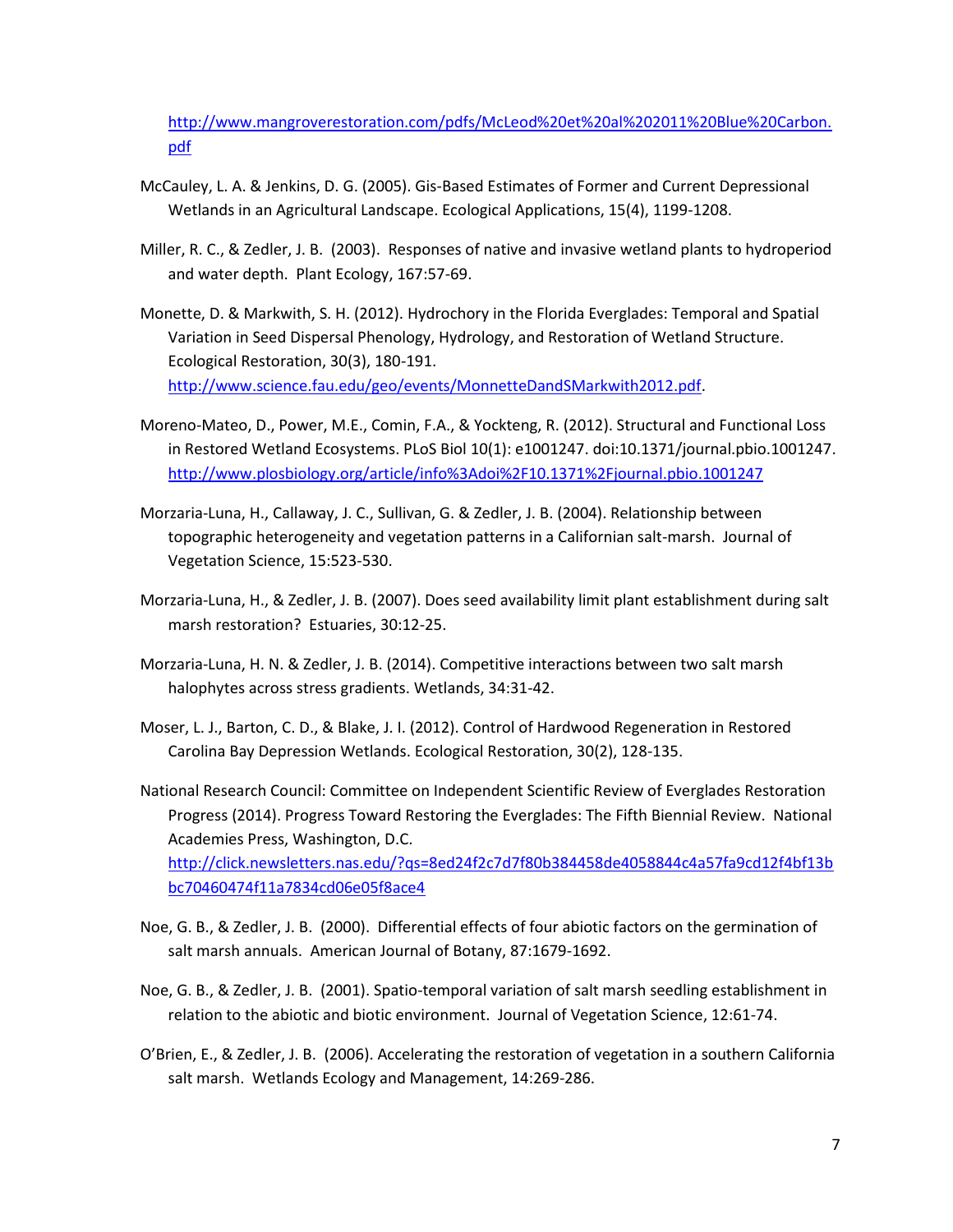O'Neal, B. J., Heske, E. J. & Stafford, J. D. (2008). Waterbird Response to Wetlands Restored Through the Conservation Reserve Enhancement Program. Journal of Wildlife Management, 72(3), 654- 664.

[https://bcrc.bio.umass.edu/courses/fall2011/biol/biol312section4/sites/default/files/waterbird](https://bcrc.bio.umass.edu/courses/fall2011/biol/biol312section4/sites/default/files/waterbird_response_wetland_conservation.pdf) response wetland conservation.pdf.

- Obropta, C. C. & Kallin, P. L. (2007). The Restoration of an Urban Floodplain in Rahway, New Jersey. Ecological Restoration, 25(3), 175-182.
- Olson, E., S. Ventura & Zedler, J. B. (2012). Merging geospatial and field data to predict the distribution and abundance of an exotic macrophyte in a large Wisconsin reservoir. Aquatic Botany 96: 31-41.
- Orr, C. H., Stanley, E. H., Wilson, K. A., & Finlay, J. C. (2007). Effects of Restoration and Reflooding on Soil Denitrification in a Leveed Midwestern Floodplain. Ecological Applications 17(8), 2365– 2376.
- Peach, M. A. & Zedler, J. B. (2006). How tussocks structure sedge meadow vegetation. Wetlands, 26: 322-335.
- Peterson, C. H., Able, K. W., DeJong, C. F., Piehler, M. F., Simenstad, C. A., & Zedler, J. B. (2008). Practical proxies for tidal marsh ecosystem services: Application to injury and restoration. Advances In Marine Biology, 54:221-266.
- Roush, S. A. & Amon, J. P. (2003). Repopulation of restored wetland habitat by Odonata dragonflies and damselflies. Ecological Restoration, 21(3), 174-179. [http://eurekamag.com/research/019/901/repopulation-restored-wetland-habitat-odonata](http://eurekamag.com/research/019/901/repopulation-restored-wetland-habitat-odonata-dragonflies-damselflies.php)[dragonflies-damselflies.php.](http://eurekamag.com/research/019/901/repopulation-restored-wetland-habitat-odonata-dragonflies-damselflies.php)
- Rovai, S.R., Soriano-Sierra, E.J., Pagliosa, P.R., Cintron, G., Schaeffer-Novelli, Y., Menghini, R.P., Coelho Jr., C., Horta, P.A., Lewis III, R.R., Simonassi, J.C., Alves, J.A.A., Boscatto F., & Dutra, S.J. (2012). Secondary succession impairment in restored mangroves. Wetland Ecology and Management. 20:447-449. [http://www.mangroverestoration.com/pdfs/Rovai et al 2012.pdf](http://www.mangroverestoration.com/pdfs/Rovai%20et%20al%202012.pdf)
- Shafer, D.J. & Roberts, T.H. (2008). Long-term development of tidal mitigation wetlands in Florida. Wetlands Ecology and Management. 16:23-31. <http://www.mangroverestoration.com/pdfs/Shaffer%20and%20Roberts%202008.pdf>
- Shulse, C. D., Semlitsch, R. D., Trauth, K. M. & Gardner, J. E. (2012). Testing wetland features to increase amphibian reproductive success and species richness for mitigation and restoration. Ecological Applications, 22:1675-1688.
- Simpson, T. B. (2008). The Dechannelization of Nippersink Creek: Learning about Native Illinois Streams through Restoration. Ecological Restoration, 26(4), 350-356.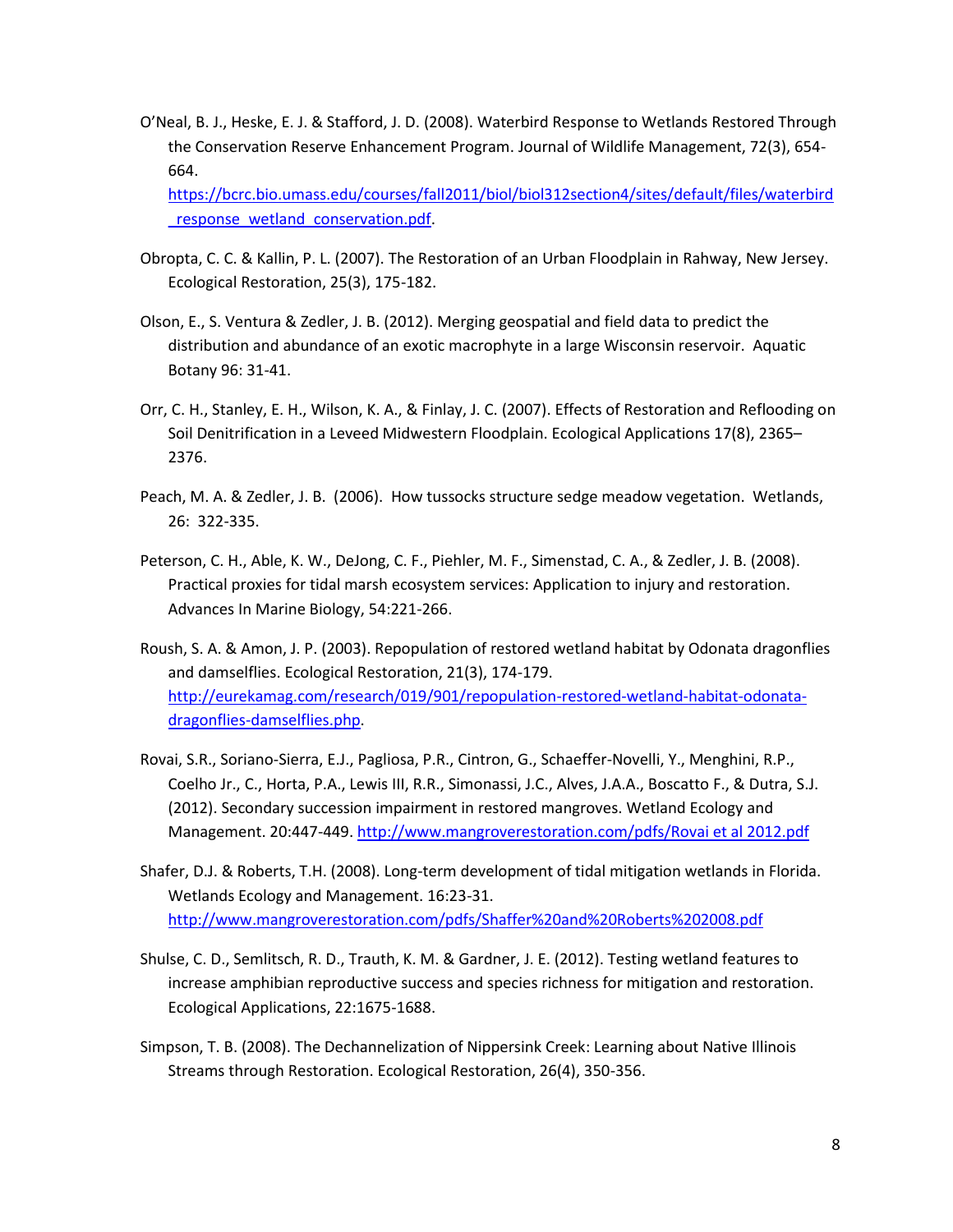- Sparks, E.L., Cebrian, J., Biber, P.D., Sheehan, K.L. & Tobias, C.R. (2013). Cost-effectiveness of two small-scale salt marsh restoration designs. Ecological Engineering, 53:250-256.
- Stevens, C. J. & Tubs, D. D. (2011). Effects of Temperature and Site Characteristics on Phosphorus Dynamics in Four Restored Wetlands: Implications for Wetland Hydrologic Management and Restoration. Ecological Restoration, 29(3), 279-291.
- Stiles, C. A., Bemis, B. & Zedler, J. B. (2008). Evaluating edaphic conditions favoring reed canary grass invasion in a restored native prairie. Ecological Restoration, 26:61-70.
- Streever, W., & Zedler, J. B. (2000). To plant or not to plant? BioScience 50:188-189.
- Sullivan, G., Callaway, J. & Zedler, J. B. (2007). Plant assemblage composition explains and predicts how biodiversity affects salt marsh functioning. Ecological Monographs, 77:569-590.
- Temperton, V. M., Higgs, E., Choi, Y. D., Allen, E., Lamb, D., Lee, C-S., Harris, J., Hobbs, R. J., & Zedler, J. B. (2014). Flexible and adaptable restoration: an example from South Korea. Restoration Ecology 22(3): 271-278.
- Trnka, S., & Zedler, J. B. (2000). Site conditions, not parental phenotype, determine the height of Spartina foliosa. Estuaries 23:572-582.
- Varty, A., & Zedler, J. B. (2008). How waterlogged microsites help an annual plant persist among salt marsh perennials. *Estuaries and Coasts,* 31:300-312.
- Vidon, P. & Smith, A. P. (2008). Assessing the Influence of Drainage Pipe Removal on Wetland Hydrology Restoration: A Case Study. Ecological Restoration, 26(1), 33-43.
- Wagner, K., Gallagher, S. K., Hayes, M., Lawrence, B. A., & Zedler, J. B. (2008). Wetland restoration in the new millennium: Do research efforts match opportunities? Restoration Ecology,16: 367-372.
- Wallace, K.J., Callaway, J.C., & Zedler, J.B. (2005). Evolution of tidal creek networks in a high sedimentation environment: A 5-year experiment at Tijuana Estuary, California. Estuaries, 28:795-811.
- Ward, K. M., Callaway, J. C., & Zedler, J. B. (2003). Episodic colonization of an intertidal mudflat by a native cordgrass (Spartina foliosa) at Tijuana Estuary. Estuaries, 26:116-130.
- Werner, K. J. & Zedler, J. B. (2002). How sedge meadow soils, microtopography, and vegetation respond to sedimentation. Wetlands, 22:451-466.
- West, J., Williams, G., Madon, S. P., and Zedler, J. B. (2003). Integrating spatial and temporal variability into the analysis of fish food web linkages in Tijuana Estuary. Environmental Biology of Fishes, 67:297-309.
- West, J. M., & Zedler, J. B. (2000). Marsh-creek connectivity: Fish use of a tidal salt marsh in southern California. Estuaries, 23: 699-710.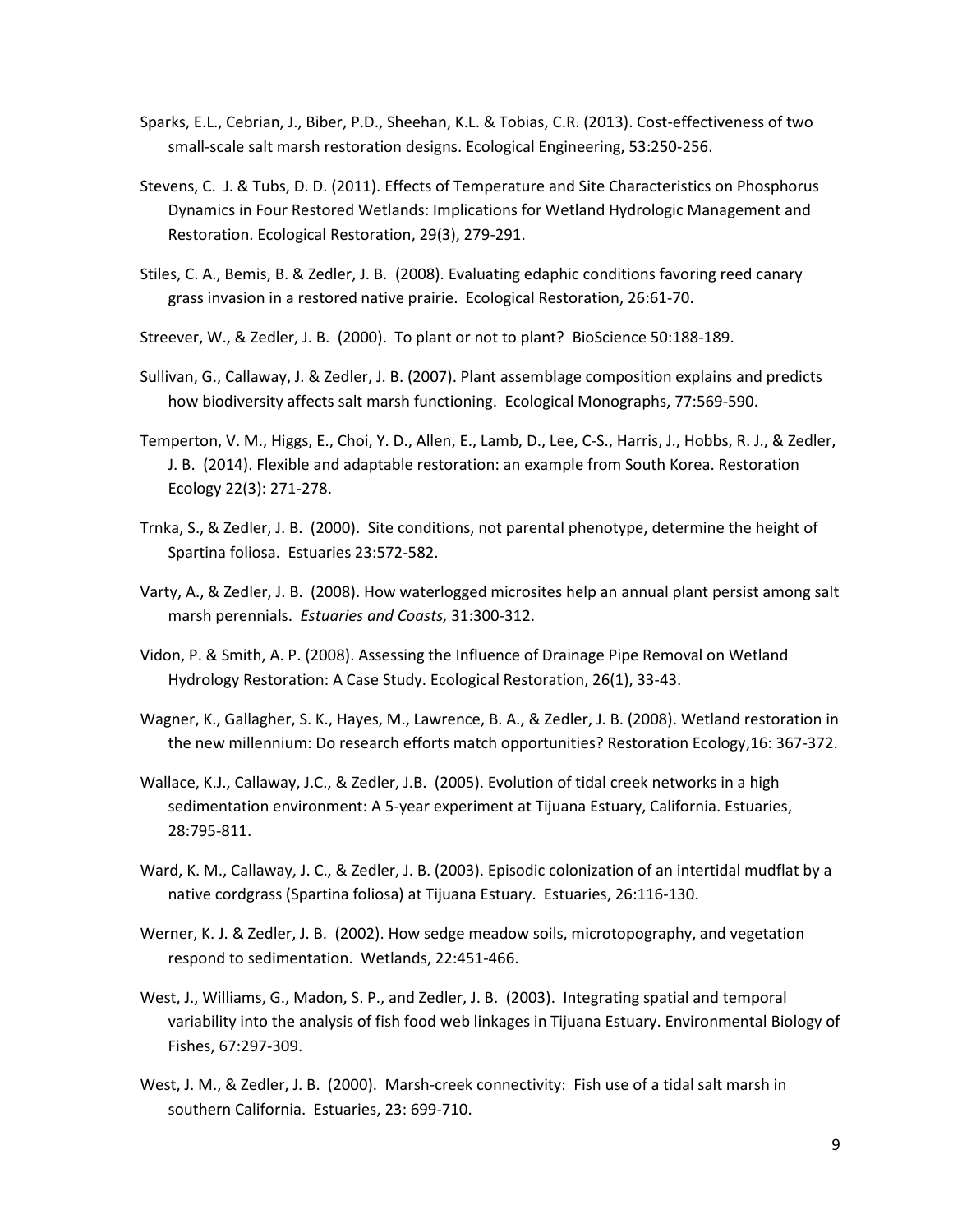- Wilcox, J. C., Healy, M. T. & Zedler, J. B. (2007). Restoring native vegetation to an urban wet meadow dominated by reed canarygrass (Phalaris arundinacea L.) in Wisconsin, USA. Natural Areas Journal, 27:354-365.
- Woo, I., & Zedler, J. B. (2002). Can nutrients alone shift a sedge meadow towards the invasive Typha x glauca? Wetlands, 22:509-521.
- Zedler, J. B. (2000). Progress in wetland restoration ecology. Trends in Ecology and Evolution, 15:402-407
- Zedler, J. B. (2000). Restoration of biodiversity to coastal and inland wetlands. Pp. 311-330 in B. Gopal, editor. Biodiversity in Wetlands: Assessment, Function and Conservation. Backhuys Publishers, Leiden, The Netherlands.
- Zedler, J. B. (2010). How frequent storms affect wetland vegetation: A preview of climate change impacts. Frontiers in Ecology and the Environment, 8:540-547.
- Zedler, J. B. (2011). Restoring a dynamic ecosystem to sustain biodiversity. Ecological Restoration, 29:152-160.
- Zedler, J. B., & Callaway, J. C. (2001). Tidal wetland functioning. In P. Goodwin and A. J. Mehta, eds. Tidal Wetlands; Physical and Ecological processes. Journal of Coastal Research Special Issue, 27:38-64.
- Zedler, J. B., & Callaway, J. C. (2003). Adaptive restoration: A strategic approach for integrating research into restoration projects. Pp. 167-174 in D. J. Rapport, W. L. Lasley, D. E. Rolston, N. O. Nielsen, C. O. Qualset, and A. B. Damania, eds. Managing for Healthy Ecosystems. Lewis Publishers, Boca Raton, Florida.
- Zedler, J. B., & Kercher, S. (2004). Causes and consequences of invasive plants in wetlands: Opportunities, opportunists, and outcomes. Critical Reviews in Plant Sciences, 23:431-452.
- Zedler, J. B., & Lindig-Cisneros, R. (2001). Functional equivalency of restored and natural salt marshes. Pp. 565-582 in M. Weinstein and D. Kreeger, eds. Concepts and Controversies in Tidal Marsh Ecology. Kluwer Academic Publishers, Dordrecht, The Netherlands.
- Zedler, J. B., Morzaria-Luna, H. N. & Ward, K. (2003). The challenge of restoring vegetation on tidal, hypersaline substrates. Plant and Soil, 253:259-273.
- Zedler, J. B. & West, J. M. (2008). Declining diversity in natural and restored salt marshes: A 30-year study of Tijuana Estuary. Restoration Ecology, 16:249-262.

#### **Restoration Program Development, Planning & Management**

Bauer, D. M., Cyr, N. E. & Swallow, S. K. (2004). Public Preferences for Compensatory Mitigation of Salt Marsh Losses: a Contingent Choice of Alternatives. Conservation Biology, 18(2), 401-411.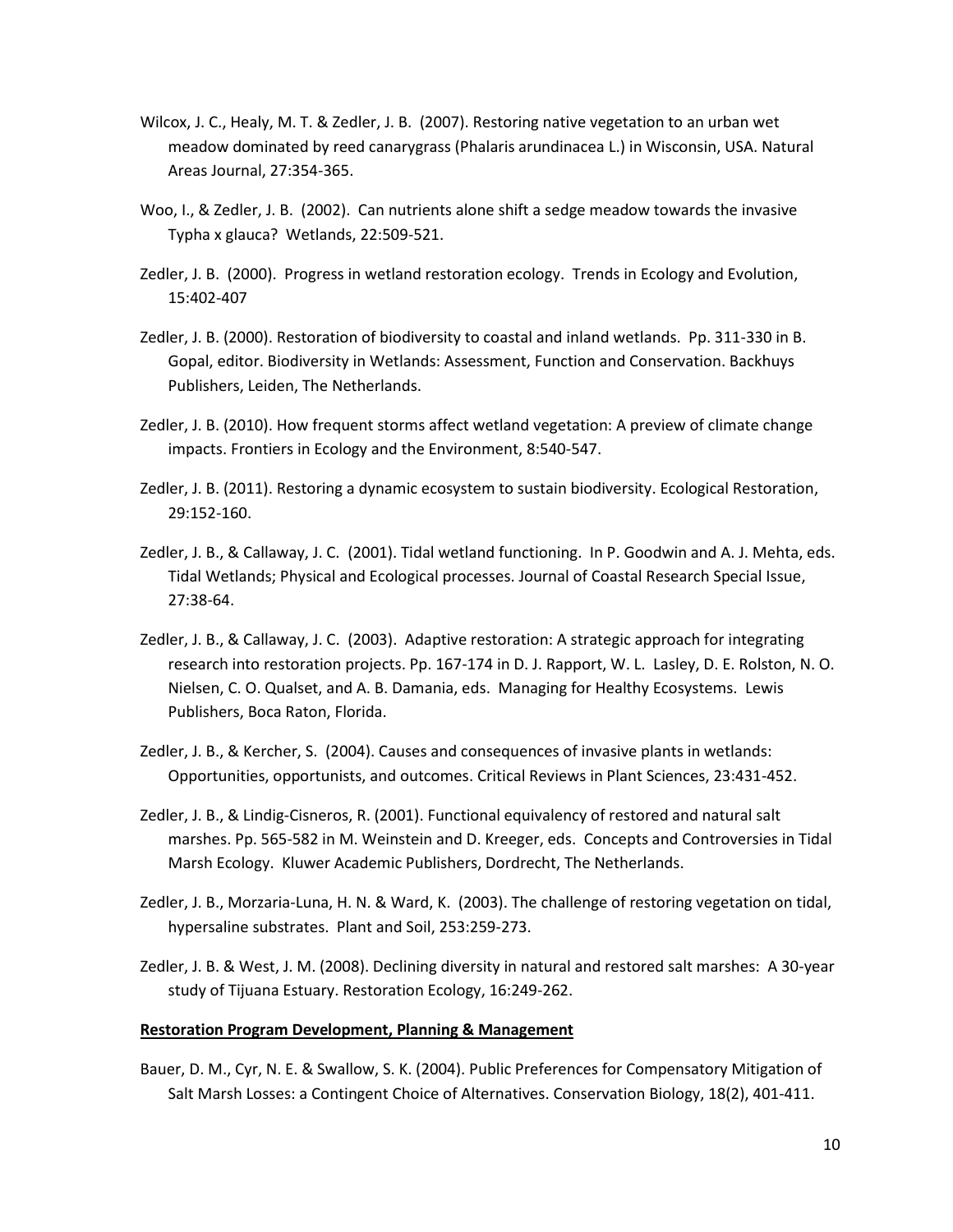- BenDor, T.K., Livengood, A., Lester, T.W., Davis, A., & Yonavjak, L. (May 2015). [Defining and](http://www.academia.edu/11990518/Defining_and_evaluating_the_ecological_restoration_economy)  [evaluating the ecological restoration economy.](http://www.academia.edu/11990518/Defining_and_evaluating_the_ecological_restoration_economy) Restoration Ecology, 23(3): 209-219.
- Brinson, M. M. & Eckles, S. D. (2011). U.S. Department of Agriculture conservation program and practice effects on wetland ecosystem services: a synthesis. Ecological Applications, 21(3), S116- S127, [http://www.esajournals.org/doi/pdf/10.1890/09-0627.1.](http://www.esajournals.org/doi/pdf/10.1890/09-0627.1)
- Callaway, J. C. & Zedler, J. B. (2004). Restoration of urban salt marshes: Lessons from southern California. Urban Ecosystems, 7:107-124.
- Carlson, E. P. (2009). Participatory Planning for Outcomes-Based Wetlands Restoration (Minnesota). Ecological Restoration, 27(3), 249-250.
- Carey, J. (2013). Architects of the Swamp. Scientific American. 309:74-79.
- Clewell, A., Rieger, J., & Munro, J. (2000). Guidelines for Developing and Managing Ecological Restoration Projects.  $1<sup>st</sup>$  ed. Washington, D.C. Society for Ecological Restoration.

2<sup>nd</sup> ed. (2005) retrieved Nov. 7, 2014 from [http://www.ser.org/resources/resources-detail](http://www.ser.org/resources/resources-detail-view/guidelines-for-developing-and-managing-ecological-restoration-projects)[view/guidelines-for-developing-and-managing-ecological-restoration-projects](http://www.ser.org/resources/resources-detail-view/guidelines-for-developing-and-managing-ecological-restoration-projects)

- Ellison, J. C. (2012). Climate Change Vulnerability Assessment and Adaptation Planning for Mangrove Systems. Washington, DC: World Wildlife Fund (WWF). <http://www.mangroverestoration.com/pdfs/Ellison%202012%20SLR%20VA%20WWF.pdf>
- Faulkner, S., Barrow Jr., W., Keeland, B., Walls, S. & Telesco, D. (2011). Effects of conservation practices on wetland ecosystem services in the Mississippi Alluvial Valley. Ecological Applications, 21(3), S31-S48. [http://www.esajournals.org/doi/pdf/10.1890/10-0592.1.](http://www.esajournals.org/doi/pdf/10.1890/10-0592.1)
- Gardner, R. C., Zedler, J., Redmond, A., Turner, R. E., Johnston, C. A., Alvarez, V. A., Simenstad, C. A., Prestegaard, K. L. & Mitsch, W. J. (2009). Compensating for wetland losses under the Clean Water Act (Redux): Evaluating the Federal Compensatory Mitigation Regulation. Stetson Law Review, 38:213-249*.*
- Hilderbrand, R.H., Watts, A.C., & Randle, A.M. (2005). The Myths of Restoration Ecology. Ecology and Society. 10(1): 19.<http://www.ecologyandsociety.org/vol10/iss1/art19/>
- Keddy, P. A., Campbell, D., McFalls, T., Shaffer, G. P., Moreau, R., Dranguet, C. & Heleniak, R. (2007). The Wetlands of Lakes Pontchartrain and Maurepas: Past, Present and Future. Environmental Reviews, 15: 43-77[. http://www.drpaulkeddy.com/pdffiles/Keddy%20et%20al.%202007%20--](http://www.drpaulkeddy.com/pdffiles/Keddy%20et%20al.%202007%20--%20Env%20Revs%20--%20Lake%20Ponchartrain%20Wetlands%20review.pdf) [%20Env%20Revs%20--%20Lake%20Ponchartrain%20Wetlands%20review.pdf.](http://www.drpaulkeddy.com/pdffiles/Keddy%20et%20al.%202007%20--%20Env%20Revs%20--%20Lake%20Ponchartrain%20Wetlands%20review.pdf)
- Lewis, R.R. (2000). Ecologically based goal setting in a mangrove forest and tidal marsh restoration. Ecological Engineering. 15:191-198. [http://www.mangroverestoration.com/Ecologically\\_based\\_goal\\_setting\\_in\\_mangrove\\_forest\\_a](http://www.mangroverestoration.com/Ecologically_based_goal_setting_in_mangrove_forest_and_tidal_marsh_restoration.pdf) nd tidal marsh restoration.pdf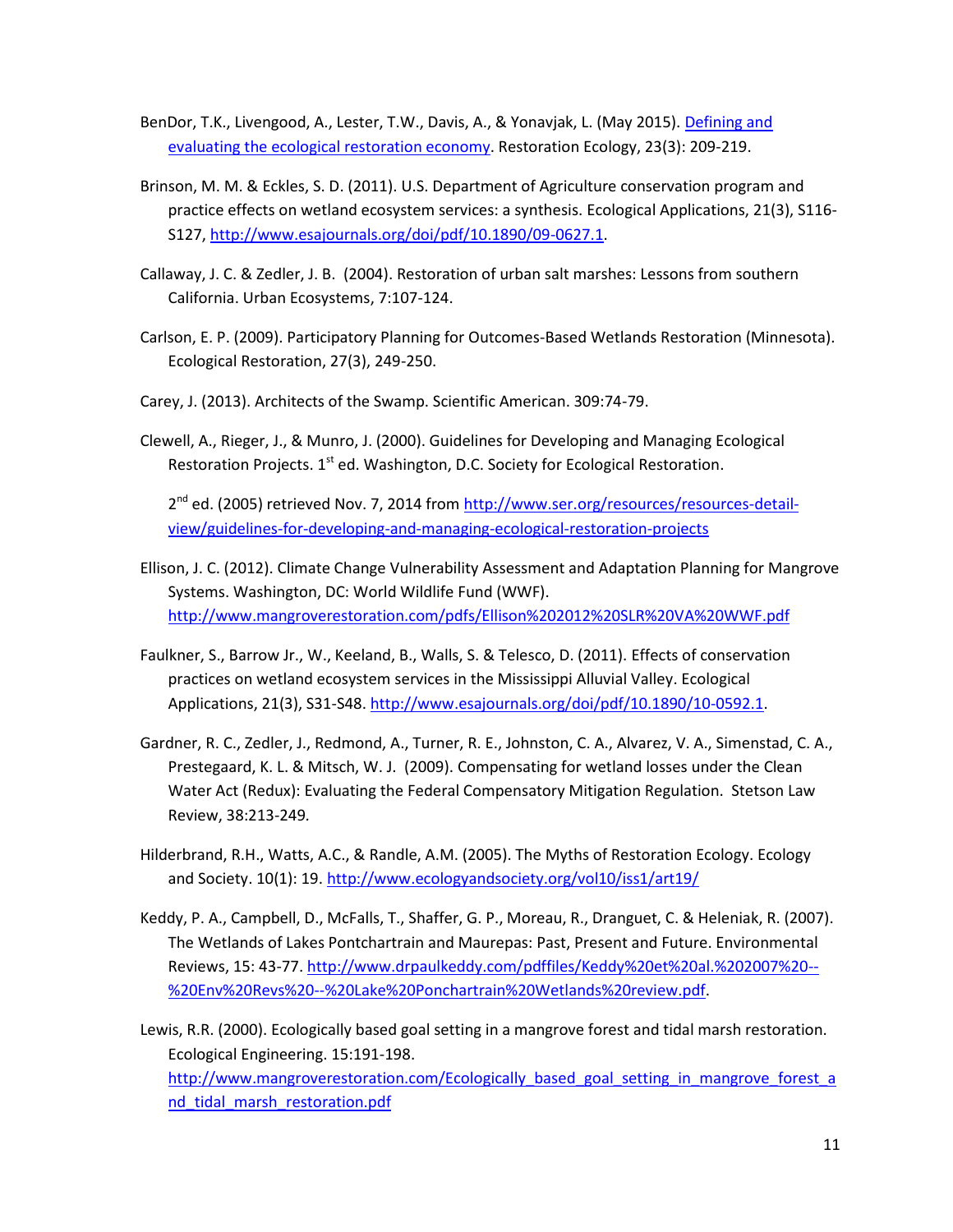- Lewis, R.R. (2011). How Successful Mangrove Forest Restoration Informs the Process of Successful General Wetland Restoration. Environmental Law Institute: National Wetlands Newsletter. 33(4), 23-25[. http://www.mangroverestoration.com/pdfs/Lewis%202011%20NWN.pdf](http://www.mangroverestoration.com/pdfs/Lewis%202011%20NWN.pdf)
- McCarty, J. P., & Zedler, J. B. (2001). Ecological restoration and its potential to reduce the negative impacts of global change. Pp. 532-539 in H. A. Mooney and J. Canadell, eds. Encyclopedia of Global Environmental Change, Vol. 2: The Earth System: Biological and Ecological Dimensions of Global Environmental Change. John Wiley and Sons Ltd., London.
- McGraw, K.A. and Thom, R.M. (2011). Protection and Restoration: Are We Having an Effect? Ecological Restoration. 29(1&2):2-7. [http://muse.jhu.edu/journals/ecological\\_restoration/summary/v029/29.1.mcgraw.html](http://muse.jhu.edu/journals/ecological_restoration/summary/v029/29.1.mcgraw.html)
- Neckles, H.A., Lyons, J.E., Guntenspergen, G.R., Shriver, W.G., & Adamowicz, S.C. (2014). Use of Structured Decision Making to Identify Monitoring Variables and Management Priorities for Salt Marsh Ecosystems. Estuaries and Coasts, Coastal and Estuarine Research Federation.
- Perring, M.P., Standish, R.J., & Hobbs, R.J. (2013). Incorporating novelty and novel ecosystems into restoration planning and practice in the  $21<sup>st</sup>$  century. Ecological Processes. 2(18). <http://link.springer.com/article/10.1186%2F2192-1709-2-18>
- Primavera, J.H., Savaris, J.P., Bajoyo, B.E., Coching, J.D., Durnick, D.J., Golbeque, R.L., Guzman, A.T., Henderin, J.Q., Joven, R.V., Loma, R.A., & Koldewey, H.J. (2012). Manual on Community-Based Mangrove Rehabilitation. Mangrove Manual Series No. 1. Zoological Society of London, London, U.K. [http://www.mangroverestoration.com/pdfs/Primavera%20et%20al%202013%20ZSL-](http://www.mangroverestoration.com/pdfs/Primavera%20et%20al%202013%20ZSL-CMRP%20Manual%20incl%20cover.pdf)[CMRP%20Manual%20incl%20cover.pdf](http://www.mangroverestoration.com/pdfs/Primavera%20et%20al%202013%20ZSL-CMRP%20Manual%20incl%20cover.pdf)
- Race, M.S. & Fonseca, M.S. (1996). Fixing Compensatory Mitigation: What Will It Take? Ecological Applications. 6(1): 94-101. [http://topekashiner.wikispaces.com/file/view/Fixing+Compensatory+Mitigation+What+Will+it+](http://topekashiner.wikispaces.com/file/view/Fixing+Compensatory+Mitigation+What+Will+it+Take.pdf) [Take.pdf](http://topekashiner.wikispaces.com/file/view/Fixing+Compensatory+Mitigation+What+Will+it+Take.pdf)
- Rey, J.R., Carlson, D.B., & Brockmeyer Jr., R.E. (2011). Coastal wetland management in Florida: environmental concerns and human health. Wetlands Ecology and Management. 20(3): 197- 211.<http://www.mangroverestoration.com/pdfs/Rey%20et%20al%202012%20IRL.pdf>
- Salzman, J. & Ruhl, J.B. (2005). "No Net Loss" Instrument Choice in Wetland Protection. In Freeman, J. & Kolstad, C. (eds.), Moving To Markets in Environmental Regulation: Twenty Years of Experience. New York: Oxford University Press.
- Stahl Jr., R. G., Gouguet, R., DeSantis, A., Liu, J., & Ammann, M. (2008). Prospective Environmental Restoration/Restoration Up Front: A Concept for an Incentive-Based Program to Increase Restoration Planning and Implementation in the United States. Integrated Environmental Assessment & Management, 4(1), 6-14.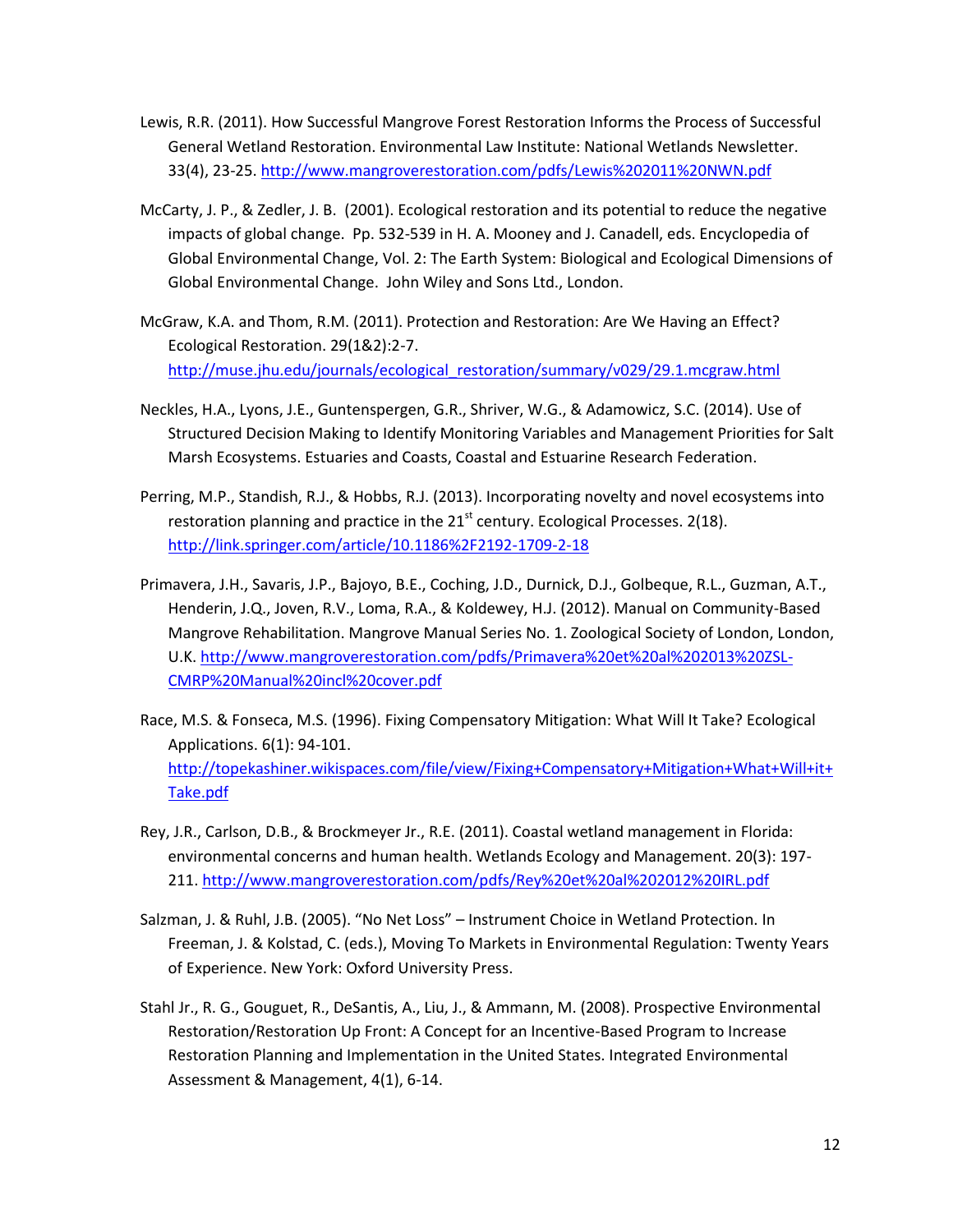- Teal, J. M. & Peterson, S. (2011). U.S. Wetland Protection and Restoration: Have We Made a Difference? Ecological Restoration, 29(1&2), 22-24.
- Turner, R. E., Redmond, A., & Zedler, J. B. (2001). Count it by acre or function—Mitigation adds up to net loss of wetlands. National Wetlands Newsletter, 23(6):5-6,14-16.
- Weinstein, M.P. (2007). Linking Restoration Ecology and Ecological Restoration in Estuarine Landscapes. Estuaries and Coasts. 30 (2):365-370. Available online at [http://download.springer.com/static/pdf/112/art%253A10.1007%252FBF02700179.pdf?auth66](http://download.springer.com/static/pdf/112/art%253A10.1007%252FBF02700179.pdf?auth66=1405263147_52631d9d3e13a40f5a97764093143305&ext=.pdf) [=1405263147\\_52631d9d3e13a40f5a97764093143305&ext=.pdf](http://download.springer.com/static/pdf/112/art%253A10.1007%252FBF02700179.pdf?auth66=1405263147_52631d9d3e13a40f5a97764093143305&ext=.pdf)
- Weinstein, M.P., Teal, J.M., Balletto, J.H. & Strait, K.A. (2001). Restoration principles emerging from one of the world's largest tidal marsh restoration projects. Wetlands Ecology and Management. 9:387-407.
- Windham, L., Laska, M.S., & Wollenberg, J. (2004). Evaluating Urban Wetland Restorations: Case Studies for Assessing Connectivity and Function. Urban Habitats, 2(1):130-146. [http://www.urbanhabitats.org/v02n01/evaluating\\_full.html](http://www.urbanhabitats.org/v02n01/evaluating_full.html)
- Wyant, J. G., R. Meganck, S. H. Ham. 1995. FORUM: A Planning and Decision-Making Framework for Ecological Restoration. Environmental Management, 19: 789-796.
- Zedler, J. B. (2003). Wetlands at your service: Reducing impacts of agriculture at the watershed scale. Frontiers in Ecology and Environment, 1:65-72. Available online at <http://biology.kenyon.edu/courses/Biol352/WetlandServices.pdf>
- Zedler, J. B. (2004). Compensatory mitigation for damages to wetlands: Can net losses be reduced? Transactions of the Wisconsin Academy of Arts, Letters and Sciences, 90:103-117.
- Zedler, J. B. (2005). How compatible are biodiversity and ecosystem-service restoration goals? National Wetlands Newsletter, 27(6):1,11-13,19.
- Zedler, J. B. (2005). Restoration ecology: Principles from field tests of theory. San Francisco Estuary and Watershed Science. Online at: <http://repositories.cdlib.org/jmie/sfews/vol3/iss2/art4>
- Zedler, J. B. (2005). Restoring wetland plant diversity: A comparison of existing and adaptive approaches. Wetlands Ecology and Management, 13:5-14.
- Zedler, J.B. (2007). Success: An Unclear, Subjective Descriptor of Restoration Outcomes. Ecological Restoration. 25(3):162-168.
- Zedler, J B. (2010). Wetlands as harbingers of climate change.National Wetlands Newsletter, 32: 13-17.
- Zedler, J. B., & Callaway, J. C. (2000). Evaluating the progress of engineered tidal wetlands. Ecological Engineering, 15:211-225.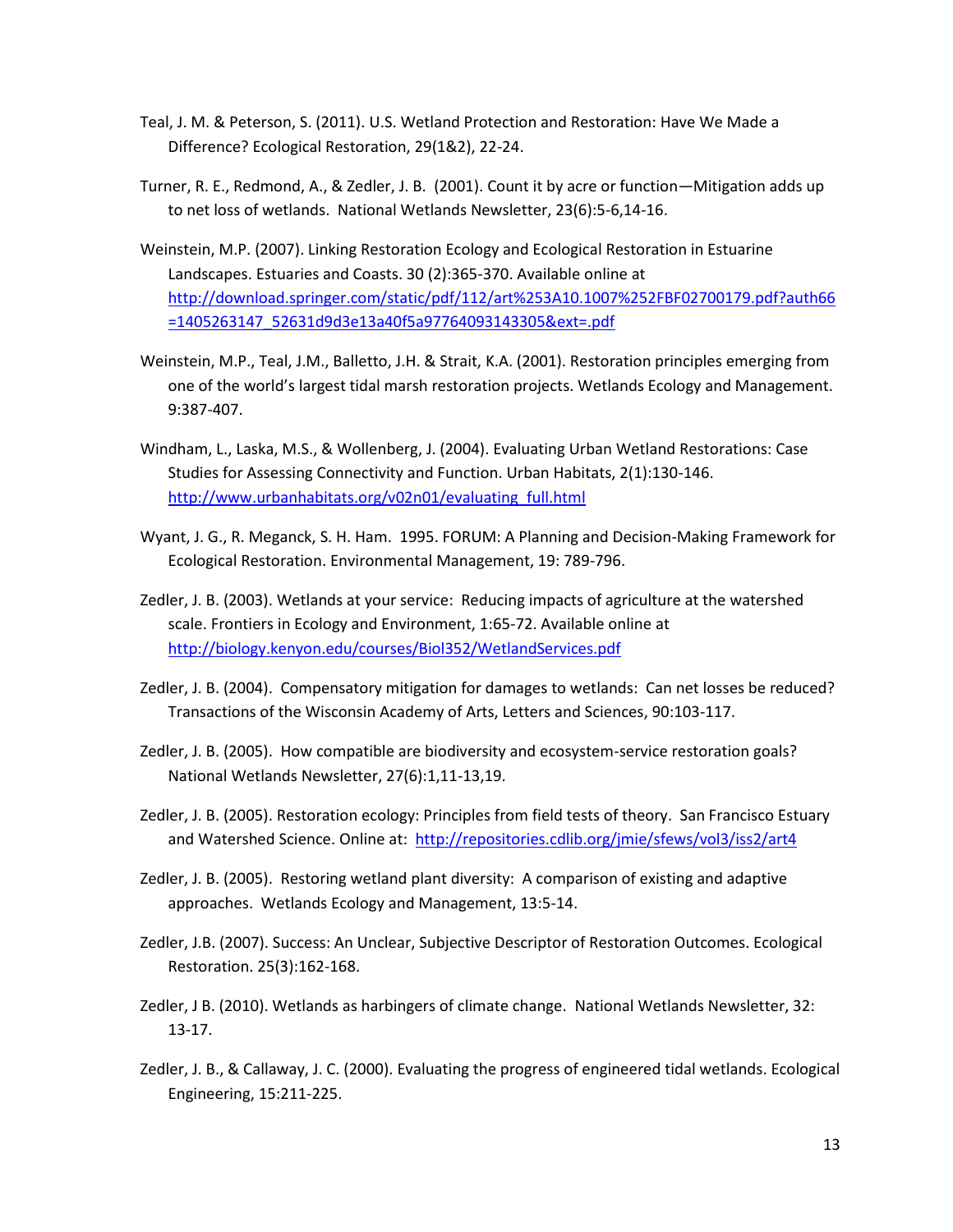- Zedler, J. B., Callaway, J. C., & Sullivan, G. (2001). Declining biodiversity: Why species matter and how their functions might be restored. BioScience, 51:1005-1017.
- Zedler, J. B., Doherty, J. M., & Miller, N. A. (2012). Shifting restoration policy to address landscape change, novel ecosystems, and monitoring. Ecology and Society, 17(4):36. [online] URL: [/www.ecologyandsociety.org/vol17/iss4/art36/,](http://www.ecologyandsociety.org/vol17/iss4/art36/) also at special feature URL: [www.ecologyandsociety.org/issues/view.php/feature/82.](http://www.ecologyandsociety.org/issues/view.php/feature/82)
- Zedler, J. B., Doherty J., & Rojas, I. M. (2014). Leopold's Arboretum needs upstream water treatment to restore wetlands downstream. Water, 6(1):104-121; doi[:10.3390/w6010104](http://dx.doi.org/10.3390/w6010104) - published online 2 January 2014 a[t http://www.mdpi.com/2073-4441/6/1/104.](http://www.mdpi.com/2073-4441/6/1/104.)
- Zedler, J. B. & Kercher, S. (2005). WETLAND RESOURCES: Status, Trends, Ecosystem Services, and Restorability. Annual Review of Environment and Resources, 30: 39-74. Available online at [http://www.salmon-trout.org/files/issues/briefing\\_papers/zedler\\_and\\_kercher\\_2005.pdf](http://www.salmon-trout.org/files/issues/briefing_papers/zedler_and_kercher_2005.pdf)
- Zedler, J. B., & Shabman, L. (2001). Compensatory mitigation needs improvement, panel says. National Wetlands Newsletter 23(4):1, 12-14. [Also reprinted in Ecological Restoration, November 2001.]
- Zentner, J., Glaspy, J. & Schenk, D. (2003). Wetland and Riparian Woodland Restoration Costs. Ecological Restoration, 21(3), 166-173.

### **Published Books**

- Anderson, J. T. & Davis, C. A., (eds). (2013). *Wetland Techniques, Vols. 1, 2, & 3*. Springer-Verlag.
- Apfelbaum, S. I. & Haney, A. W. (2010). *Restoring Ecological Health to Your Land*. Island Press, Washington, D. C.
- Apfelbaum, S. I. & Haney, A. W. (2011). *The Restoring Ecological Health to Your Land Workbook*. Island Press, Washington, D. C.
- Biebighauser, T. R. (2007). *Wetland Drainage, Restoration, and Repair*. University Press of Kentucky.
- Biebighauser, T. R. (2011). *Wetland Restoration and Construction: a Technical Guide*. The Wetland Trust.
- Bobbink, R., Beltman, B., Verhoeven, J.T.A. & Whigham, D.F. (eds). (2006). Wetlands: Functioning, Biodiversity, Conservation, and Restoration. Springer-Verlag, Berlin.
- Clewell, A. F. & Aronson, J. (2013). *Ecological Restoration: Principles, Values, and Structure of an Emerging Profession, 2nd edition*. Island Press, Washington, D. C.
- Falk, D.A., Palmer, M., Zedler, J., & Hobbs, R.J., (eds). (2006). Foundations of Restoration Ecology. Island Press, Washington, D.C.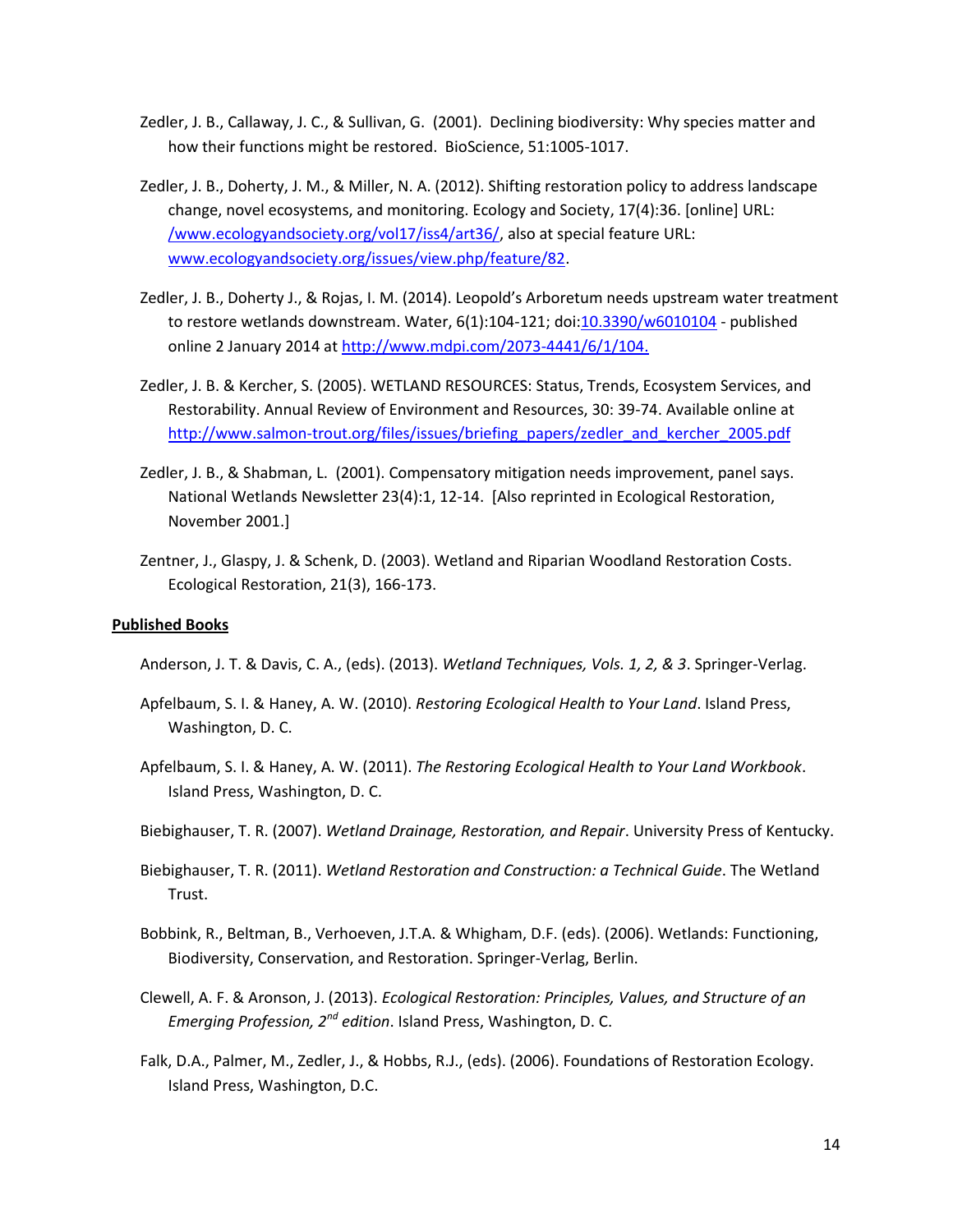- Galatowitsch, S. M. (2012). *Ecological Restoration*. Sinauer Associates, Inc., Sunderland, Massachusetts.
- Galatowitsch, S. M. & van der Valk, A. G. (1994). *Restoring Prairie Wetlands: An Ecological Approach*. Iowa State University Press.
- Gilbert, O. L. & Anderson, P. (1998). *Habitat Creation and Repair*. Oxford University Press.
- Hobbs, R.J. & Suding, K.N., (eds). (2008). *New Models of Ecosystem Dynamics and Restoration*. Island Press, Washington, D.C.
- Howell, E.A., Harrington, J.A., & Glass, S.B. (2012). *Introduction to Restoration Ecology*. Island Press, Washington, D.C.
- Kusler, J. & Kentula, M. (eds). (1989). *Wetland Creation and Restoration: The Status of the Science, Vol. I & II*. Island Press, Washington, D. C.
- Maschinski, J. & Haskins, K. E., (eds). (2012). *Plant Reintroduction in a Changing Climate*. Island Press, Washington, D. C.
- Mitsch, W. J. & Gosselink, J. G. (2011). *Wetlands: 4th edition*. John Wiley & Sons.
- Mitsch, W. J. & Jorgensen, S. E. (2003). *Ecological Engineering and Ecosystem Restoration*. Wiley & Sons.
- Nellemann, C. & Corcoran, E., (eds). (2010). *Dead Planet, Living Planet – Biodiversity and Ecosystem Restoration for Sustainable Development, A Rapid Response Assessment*. UNEP, Birkeland Trykkeri AS, Norway. Roman, C. T. & Burdick, D. M. (2012). *Tidal Marsh Restoration*. Island Press, Washington, D. C.
- Perrow, M. R. & Davy, A. J., (eds). (2002). *Handbook of Ecological Restoration*. Cambridge University Press, Cambridge, UK.
- Rana, B. C., (ed). (1998). *Damaged Ecosystems and Restoration*. World Scientific Publishing Co. Pte. Ltd.
- Reiger, J., Stanley, J., & Traynor, R. (2014). *Project Planning and Management for Ecological Restoration*. Island Press, Washington, D.C.
- Romanowski, N. (2010). *Planting Wetlands and Dams: A Practical Guide to Wetland Design, Construction and Propogation, 2nd edition*. Landlinks Press, Collingwood, Australia.
- Romanowski, N. (2010). *Wetland Habitat: A Practical Guide to Restoration and Management*. Csiro Publishing.
- Silliman, B.R., Gosholz, E., Bertness, M.D. (2009). *Human Impacts on Salt Marshes*. University of California Press, Berkeley, CA.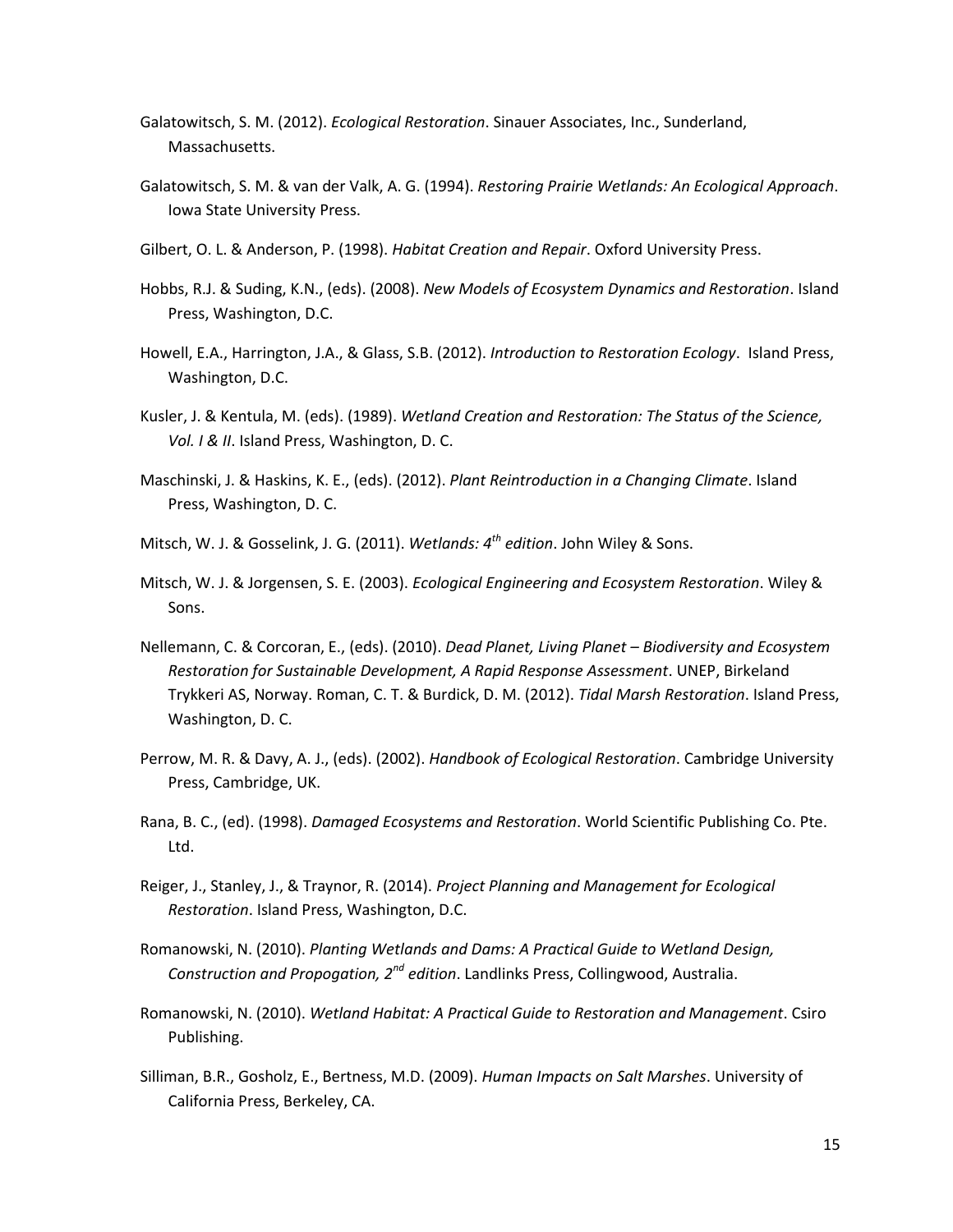- Thunhorst, G. A. (1993). *Wetland planting guide for the Northeastern United States: plants for wetland creation, restoration, and enhancement*. Environmental Concerns, INC. St. Michaels, Maryland.
- Tongway, D. J. & Ludwig, J. A. (2010). *Restoring Disturbed Landscapes: Putting Principles into Practice*. Island Press, Washington, D. C.
- Wheeler, B.D. & Shaw, S.C. (1995). *Restoration of Damaged Peatlands*. Minerals Division, Dept. of the Environment, London, U.K.
- Wheeler, B. D., Shaw, S.C., Fojt, W.J. & Robertson, R.A., (eds). (1995). *Restoration of Temperate Wetlands*. Wiley & Sons, Inc.

## **Handbooks, White Papers and Reports**

- Biebighauser, T. R. (2002). *A Guide to Creating Vernal Pools*. USDA Forest Service. <http://herpcenter.ipfw.edu/Outreach/VernalPonds/VernalPondGuide.pdf>
- Bozzano, M., Jalonen, R., Thomas, E., Boshier, D., Gallo, L., Cavers, S., Bordács, S., Smith, P. & Loo, J., eds. (2014). *Genetic considerations in ecosystem restoration using native tree species. State of the World's Forest Genetic Resources – Thematic Study*. Rome, FAO and Bioversity International.
- Brown, B. (2004). Do your own mangrove project. Mangrove Action Project, Port Angeles, Washington, USA and Yayasan Akar Rumput Laut, Yogyakarta, Indonesia. [http://www.mangroverestoration.com/pdfs/Brown%202004%20Do%20your%20own%20mangr](http://www.mangroverestoration.com/pdfs/Brown%202004%20Do%20your%20own%20mangrove%20action%20project.pdf) [ove%20action%20project.pdf](http://www.mangroverestoration.com/pdfs/Brown%202004%20Do%20your%20own%20mangrove%20action%20project.pdf)

Griggs, F.T. (2009). California Riparian Habitat Restoration Handbook. Chico, CA: River Partners.

- Keenleyside, K.A., Dudley, N., Cairns, S., Hall, C.M. & Stolton, S. (2012). *Ecological Restoration for Protected Areas: Principles, Guidelines and Best Practices*. IUCN, Gland, Switzerland.
- *Measuring Mitigation: A Review of the Science for Compensatory Mitigation Performance Standards* (2004). Environmental Law Institute, [http://www.forest](http://www.forest-trends.org/documents/files/doc_609.pdf)[trends.org/documents/files/doc\\_609.pdf](http://www.forest-trends.org/documents/files/doc_609.pdf)
- Meyer, J. L., Kaplan, L. A., Newbold, D., Strayer, D. L., Woltemade, C. J., Zedler, J. B., Beilfuss, R., Carpenter, Q., Semlitsch, R., Watzin, M. C. & Zedler, P. H. (2003). Where rivers are born: The scientific imperative for defending small streams and wetlands. White paper. The Sierra Club, Washington, D.C.<http://vault.sierraclub.org/watersentinels/downloads/whereriversareborn.pdf>
- Pacific Estuarine Research Laboratory (1990). *A Manual for Assessing Restored and Natural Coastal Wetlands with Examples From Southern California.* California Sea Grant College, La Jolla, California. <http://www.gpo.gov/fdsys/pkg/CZIC-qh541-5-m3-m36-1990/content-detail.html>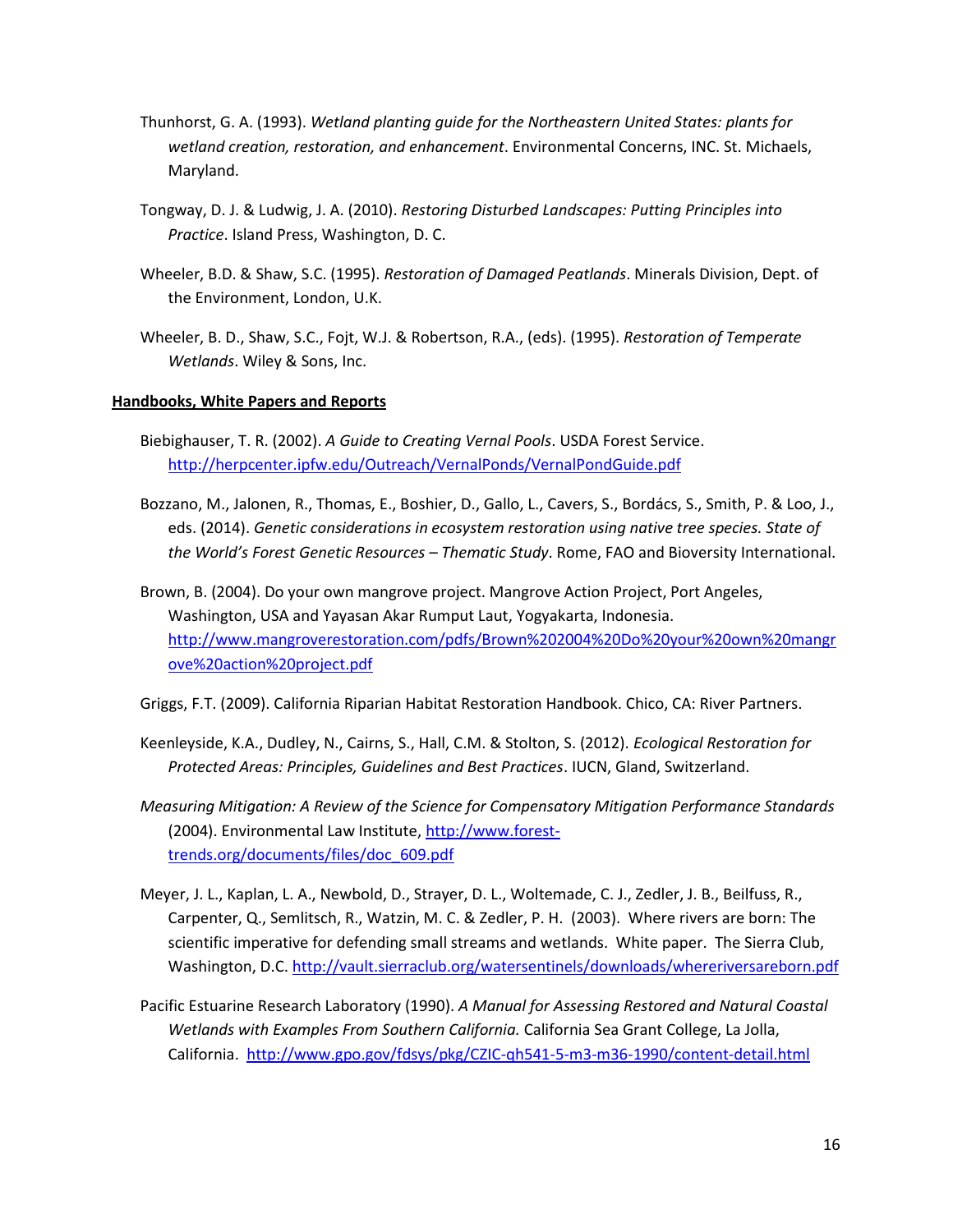- Skabelund, L.R., Kondolf, G.M., Johnson, C.W. & Bukojemsky, A. (2008). Successful Ecological Restoration: A Framework for Planning/Design Professionals. Landscape Architecture Technical Information Series Number 2, American Society of Landscape Architects, Washington, D.C.
- Society of Ecological Restoration (2014). Guidelines for Developing and Managing Ecological Restoration Projects. Retrieve online from webpage at [http://www.ser.org/resources/resources](http://www.ser.org/resources/resources-detail-view/guidelines-for-developing-and-managing-ecological-restoration-projects)[detail-view/guidelines-for-developing-and-managing-ecological-restoration-projects.](http://www.ser.org/resources/resources-detail-view/guidelines-for-developing-and-managing-ecological-restoration-projects)
- Society of Ecological Restoration (2005). *SER International Primer on Ecological Restoration, 2nd edition*. Society for Ecological Restoration, Washington, D. C. [http://www.ser.org/resources/resources-detail-view/ser-international-primer-on-ecological](http://www.ser.org/resources/resources-detail-view/ser-international-primer-on-ecological-restoration)**[restoration](http://www.ser.org/resources/resources-detail-view/ser-international-primer-on-ecological-restoration)**
- Sweeney, E., Womble, P., Wilkinson, J. B., Kihslinger, R. & Amsalem, J. (2013). *A Handbook for Prioritizing Wetland and Stream Restoration and Protection Using Landscape Analysis Tools*. Environmental Law Institute, Washington, D. C[. http://www.eli.org/sites/default/files/eli](http://www.eli.org/sites/default/files/eli-pubs/d23_09.pdf)[pubs/d23\\_09.pdf](http://www.eli.org/sites/default/files/eli-pubs/d23_09.pdf)
- Teal, J.M., Best, R., Caffrey, J., Hopkinson, C.S., McKee, K.L., Morris, J.T., Newman S. & Orem, B. (2012). Mississippi River Freshwater Diversions in Southern Louisiana: Effects on Wetland Vegetation, Soils, and Elevation. Edited by A.J. Lewitus, M. Croom, T. Davison, D.M. Kidwell, B.A. Kleiss, J.W. Pahl, and C.M. Swarzenski. Final Report to the State of Louisiana and the U.S. Army Corps of Engineers through the Louisiana Coastal Area Science & Technology Program; coordinated by the National Oceanic and Atmospheric Administration. 49 pages. [http://sero.nmfs.noaa.gov/habitat\\_conservation/hcd\\_headlines/homenews\\_fwdiversions.html](http://sero.nmfs.noaa.gov/habitat_conservation/hcd_headlines/homenews_fwdiversions.html)
- *Technical and Regulatory Guidance Document for Constructed Treatment Wetlands* (2003). The Interstate Technology & Regulatory Council Wetlands Team. <http://www.itrcweb.org/Guidance/GetDocument?documentID=106>
- Transportation Research Board & URS Consultants, Inc. (1996). *Guidelines For The Development Of Wetland Replacement Areas*. Transportation Research Board, [http://pubsindex.trb.org/view/1996/M/463801.](http://pubsindex.trb.org/view/1996/M/463801)

# **Federal Agency Wetland Restoration Guides**

Allen, J.A., Keeland, B.D., Stanturf, J.A., Clewell, A.F., and Kennedy, H.E., Jr., 2001 (revised 2004), *A Guide To Bottomland Hardwood Restoration*: U.S. Geological Survey, Biological Resources Division Information and Technology Report USGS/BRD/ITR–2000-0011, U.S. Department of Agriculture, Forest Service, Southern Research Station, General Technical Report SRS–40, 132 p. [http://www.globalrestorationnetwork.org/uploads/files/LiteratureAttachments/129\\_allen-et-al.](http://www.globalrestorationnetwork.org/uploads/files/LiteratureAttachments/129_allen-et-al.-guide-to-blh-restoration.pdf) [guide-to-blh-restoration.pdf](http://www.globalrestorationnetwork.org/uploads/files/LiteratureAttachments/129_allen-et-al.-guide-to-blh-restoration.pdf)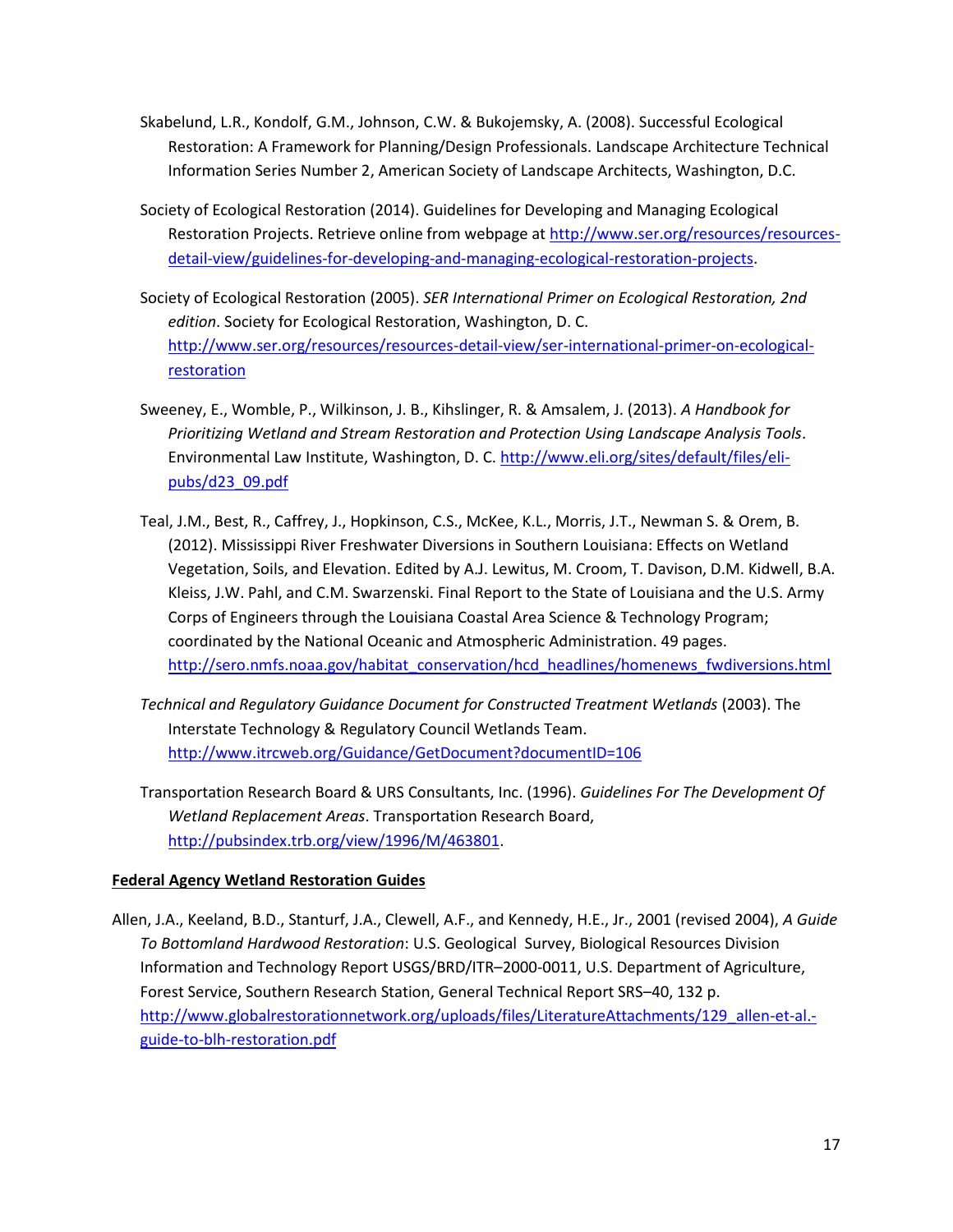- Interagency Workgroup on Wetland Restoration (2003). *An Introduction and User's Guide to Wetland Restoration, Creation, and Enhancement*. Developed by NOAA, EPA, ACOE, FWS & NRCS: [http://www.habitat.noaa.gov/pdf/pub\\_wetlands\\_restore\\_guide.pdf](http://www.habitat.noaa.gov/pdf/pub_wetlands_restore_guide.pdf)
- Pruitt, B.A. (2013). *Compensatory Mitigation: Success Rates, Causes of Failure, and Future Directions*. USACE Engineer Research and Development Center.
- Pruitt, B.A., Miller, S.J., Theiling, C.H., & Fischenich, J.C. (2012). The Use of Reference Ecosystems as a Basis for Assessing Restoration Benefits. USACE Ecosystem Management and Restoration Research Program[. http://el.erdc.usace.army.mil/elpubs/pdf/eba11.pdf](http://el.erdc.usace.army.mil/elpubs/pdf/eba11.pdf)
- US Army Corps of Engineers & US Environmental Protection Agency (2008). Compensatory Mitigation for Losses of Aquatic Resources; Final Rule (40 CFR Part 230). Federal Register, Vol. 73, No. 70. [http://water.epa.gov/lawsregs/guidance/wetlands/upload/2008\\_04\\_10\\_wetlands\\_wetlands\\_mitiga](http://water.epa.gov/lawsregs/guidance/wetlands/upload/2008_04_10_wetlands_wetlands_mitigation_final_rule_4_10_08.pdf) [tion\\_final\\_rule\\_4\\_10\\_08.pdf](http://water.epa.gov/lawsregs/guidance/wetlands/upload/2008_04_10_wetlands_wetlands_mitigation_final_rule_4_10_08.pdf)
- U.S. Environmental Protection Agency, 2008. Handbook for developing watershed plans to restore and protect our water. EPA document number: EPA 841-B-08-002 [http://www.epa.gov/nps/watershed\\_handbook/#contents](http://www.epa.gov/nps/watershed_handbook/#contents)
- US Environmental Protection Agency, 2013. River Corridor and Wetland Restoration. Available information on webpage online at [http://water.epa.gov/type/wetlands/restore/index.cfm.](http://water.epa.gov/type/wetlands/restore/index.cfm)
- US Environmental Protection Agency, 2000. Principles for the Ecological Restoration of Aquatic Resources. EPA841-F-00-003. Office of Water (4501F), United States Environmental Protection Agency, Washington, DC. 4 pp. To order single, free copies, call 1-800-490-9198 and request document number EPA841-F-00-003. The document is also on the OWOW Restoration Website at <http://www.epa.gov/owow/wetlands/restore/>
- US Environmental Protection Agency, Ground Water and Ecosystems Restoration Division (2007). Wetlands and Water Quality Trading: Review of Current Science and Economic Practices with Selected Case Studies. (EPA/600/R-06/155).<http://nepis.epa.gov/Adobe/PDF/60000LDI.pdf>
- US Environmental Protection Agency & US Geological Survey (2006). Fate and Effects of Nitrogen and Phosphorus in Shallow Vegetated Aquatic Ecosystems. (EPA/600/R-06/058). <http://nepis.epa.gov/Adobe/PDF/2000ZXIN.pdf>
- USDA-NRCS Practice Standard for Wetland Restoration Code 657 (2010) [ftp://ftp](ftp://ftp-fc.sc.egov.usda.gov/NHQ/practice-standards/standards/657.pdf)[fc.sc.egov.usda.gov/NHQ/practice-standards/standards/657.pdf](ftp://ftp-fc.sc.egov.usda.gov/NHQ/practice-standards/standards/657.pdf)
- USDA-NRCS Wetland Science Institute (1999). NOXIOUS, INVASIVE AND ALIEN PLANT SPECIES: A Challenge in Wetland Restoration & Enhancement. USDA Wetland Restoration Information Series, [ftp://ftp-fc.sc.egov.usda.gov/WLI/1212OldWLIfromUSGS/wli/wris1.htm.](ftp://ftp-fc.sc.egov.usda.gov/WLI/1212OldWLIfromUSGS/wli/wris1.htm)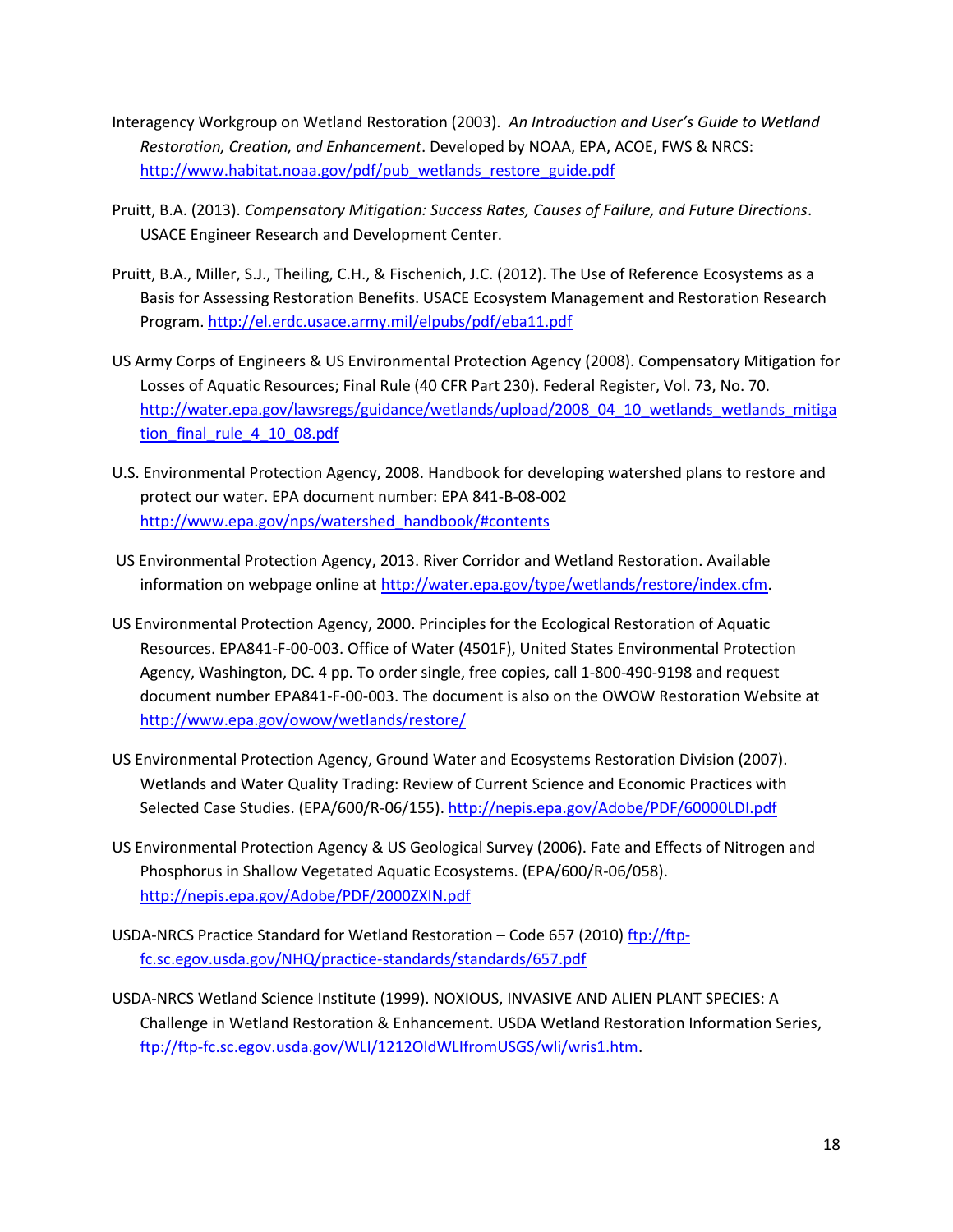- USDA-Natural Resources Conservation Service, Engineering Field Handbook, Part 650, Chapter 13 (2008). *Wetland Restoration, Enhancement, or Creation*. <http://www.nrcs.usda.gov/wps/portal/nrcs/main/national/water/wetlands/restore/>
- USDA- Natural Resources Conservation Service, Wetlands Technical Note TN-210-WTL-1 (2008). *Stream Water Surface Profile Modification for Wetland Restoration.*  <http://www.nrcs.usda.gov/wps/portal/nrcs/main/national/water/wetlands/restore/>
- USDA-Natural Resources Conservation Service, Wetlands Technical Note TN-210-WTL-2 (2012). *Understanding Fluvial Systems: Streams, Wetlands, and Flood Plains*. <http://www.nrcs.usda.gov/wps/portal/nrcs/main/national/water/wetlands/restore/>
- USDA-Natural Resources Conservation Service, Wetlands Technical Note TN-210-WTL-3 (2011). *Soil Hydrodynamic Interpretations for Wetlands.*  <http://www.nrcs.usda.gov/wps/portal/nrcs/main/national/water/wetlands/restore/>
- USDA-Natural Resources Conservation Service, Wetlands Technical Note TN-210-WTL-4 (2011). *Scenarios for Wetland Restoration.* <http://www.nrcs.usda.gov/wps/portal/nrcs/main/national/water/wetlands/restore/>

# **Regional Agency Wetland Restoration Guides**

- U.S. Environmental Protection Agency, Chesapeake Bay Restoration Program (1994). *Mitigation technical guidance for Chesapeake Bay wetlands.* [http://nepis.epa.gov/Exe/ZyNET.exe/2000VJWL.TXT?ZyActionD=ZyDocument&Client=EPA&Index=1](http://nepis.epa.gov/Exe/ZyNET.exe/2000VJWL.TXT?ZyActionD=ZyDocument&Client=EPA&Index=1991+Thru+1994&Docs=&Query=&Time=&EndTime=&SearchMethod=1&TocRestrict=n&Toc=&TocEntry=&QField=&QFieldYear=&QFieldMonth=&QFieldDay=&IntQFieldOp=0&ExtQFieldOp=0&XmlQuery=&File=D%3A%5Czyfiles%5CIndex%20Data%5C91thru94%5CTxt%5C00000017%5C2000VJWL.txt&User=ANONYMOUS&Password=anonymous&SortMethod=h%7C-&MaximumDocuments=1&FuzzyDegree=0&ImageQuality=r75g8/r75g8/x150y150g16/i425&Display=p%7Cf&DefSeekPage=x&SearchBack=ZyActionL&Back=ZyActionS&BackDesc=Results%20page&MaximumPages=1&ZyEntry=1&SeekPage=x&ZyPURL) [991+Thru+1994&Docs=&Query=&Time=&EndTime=&SearchMethod=1&TocRestrict=n&Toc=&TocEn](http://nepis.epa.gov/Exe/ZyNET.exe/2000VJWL.TXT?ZyActionD=ZyDocument&Client=EPA&Index=1991+Thru+1994&Docs=&Query=&Time=&EndTime=&SearchMethod=1&TocRestrict=n&Toc=&TocEntry=&QField=&QFieldYear=&QFieldMonth=&QFieldDay=&IntQFieldOp=0&ExtQFieldOp=0&XmlQuery=&File=D%3A%5Czyfiles%5CIndex%20Data%5C91thru94%5CTxt%5C00000017%5C2000VJWL.txt&User=ANONYMOUS&Password=anonymous&SortMethod=h%7C-&MaximumDocuments=1&FuzzyDegree=0&ImageQuality=r75g8/r75g8/x150y150g16/i425&Display=p%7Cf&DefSeekPage=x&SearchBack=ZyActionL&Back=ZyActionS&BackDesc=Results%20page&MaximumPages=1&ZyEntry=1&SeekPage=x&ZyPURL) [try=&QField=&QFieldYear=&QFieldMonth=&QFieldDay=&IntQFieldOp=0&ExtQFieldOp=0&XmlQuer](http://nepis.epa.gov/Exe/ZyNET.exe/2000VJWL.TXT?ZyActionD=ZyDocument&Client=EPA&Index=1991+Thru+1994&Docs=&Query=&Time=&EndTime=&SearchMethod=1&TocRestrict=n&Toc=&TocEntry=&QField=&QFieldYear=&QFieldMonth=&QFieldDay=&IntQFieldOp=0&ExtQFieldOp=0&XmlQuery=&File=D%3A%5Czyfiles%5CIndex%20Data%5C91thru94%5CTxt%5C00000017%5C2000VJWL.txt&User=ANONYMOUS&Password=anonymous&SortMethod=h%7C-&MaximumDocuments=1&FuzzyDegree=0&ImageQuality=r75g8/r75g8/x150y150g16/i425&Display=p%7Cf&DefSeekPage=x&SearchBack=ZyActionL&Back=ZyActionS&BackDesc=Results%20page&MaximumPages=1&ZyEntry=1&SeekPage=x&ZyPURL) [y=&File=D%3A%5Czyfiles%5CIndex%20Data%5C91thru94%5CTxt%5C00000017%5C2000VJWL.txt&U](http://nepis.epa.gov/Exe/ZyNET.exe/2000VJWL.TXT?ZyActionD=ZyDocument&Client=EPA&Index=1991+Thru+1994&Docs=&Query=&Time=&EndTime=&SearchMethod=1&TocRestrict=n&Toc=&TocEntry=&QField=&QFieldYear=&QFieldMonth=&QFieldDay=&IntQFieldOp=0&ExtQFieldOp=0&XmlQuery=&File=D%3A%5Czyfiles%5CIndex%20Data%5C91thru94%5CTxt%5C00000017%5C2000VJWL.txt&User=ANONYMOUS&Password=anonymous&SortMethod=h%7C-&MaximumDocuments=1&FuzzyDegree=0&ImageQuality=r75g8/r75g8/x150y150g16/i425&Display=p%7Cf&DefSeekPage=x&SearchBack=ZyActionL&Back=ZyActionS&BackDesc=Results%20page&MaximumPages=1&ZyEntry=1&SeekPage=x&ZyPURL) [ser=ANONYMOUS&Password=anonymous&SortMethod=h%7C-](http://nepis.epa.gov/Exe/ZyNET.exe/2000VJWL.TXT?ZyActionD=ZyDocument&Client=EPA&Index=1991+Thru+1994&Docs=&Query=&Time=&EndTime=&SearchMethod=1&TocRestrict=n&Toc=&TocEntry=&QField=&QFieldYear=&QFieldMonth=&QFieldDay=&IntQFieldOp=0&ExtQFieldOp=0&XmlQuery=&File=D%3A%5Czyfiles%5CIndex%20Data%5C91thru94%5CTxt%5C00000017%5C2000VJWL.txt&User=ANONYMOUS&Password=anonymous&SortMethod=h%7C-&MaximumDocuments=1&FuzzyDegree=0&ImageQuality=r75g8/r75g8/x150y150g16/i425&Display=p%7Cf&DefSeekPage=x&SearchBack=ZyActionL&Back=ZyActionS&BackDesc=Results%20page&MaximumPages=1&ZyEntry=1&SeekPage=x&ZyPURL) [&MaximumDocuments=1&FuzzyDegree=0&ImageQuality=r75g8/r75g8/x150y150g16/i425&Display](http://nepis.epa.gov/Exe/ZyNET.exe/2000VJWL.TXT?ZyActionD=ZyDocument&Client=EPA&Index=1991+Thru+1994&Docs=&Query=&Time=&EndTime=&SearchMethod=1&TocRestrict=n&Toc=&TocEntry=&QField=&QFieldYear=&QFieldMonth=&QFieldDay=&IntQFieldOp=0&ExtQFieldOp=0&XmlQuery=&File=D%3A%5Czyfiles%5CIndex%20Data%5C91thru94%5CTxt%5C00000017%5C2000VJWL.txt&User=ANONYMOUS&Password=anonymous&SortMethod=h%7C-&MaximumDocuments=1&FuzzyDegree=0&ImageQuality=r75g8/r75g8/x150y150g16/i425&Display=p%7Cf&DefSeekPage=x&SearchBack=ZyActionL&Back=ZyActionS&BackDesc=Results%20page&MaximumPages=1&ZyEntry=1&SeekPage=x&ZyPURL) [=p%7Cf&DefSeekPage=x&SearchBack=ZyActionL&Back=ZyActionS&BackDesc=Results%20page&Ma](http://nepis.epa.gov/Exe/ZyNET.exe/2000VJWL.TXT?ZyActionD=ZyDocument&Client=EPA&Index=1991+Thru+1994&Docs=&Query=&Time=&EndTime=&SearchMethod=1&TocRestrict=n&Toc=&TocEntry=&QField=&QFieldYear=&QFieldMonth=&QFieldDay=&IntQFieldOp=0&ExtQFieldOp=0&XmlQuery=&File=D%3A%5Czyfiles%5CIndex%20Data%5C91thru94%5CTxt%5C00000017%5C2000VJWL.txt&User=ANONYMOUS&Password=anonymous&SortMethod=h%7C-&MaximumDocuments=1&FuzzyDegree=0&ImageQuality=r75g8/r75g8/x150y150g16/i425&Display=p%7Cf&DefSeekPage=x&SearchBack=ZyActionL&Back=ZyActionS&BackDesc=Results%20page&MaximumPages=1&ZyEntry=1&SeekPage=x&ZyPURL) [ximumPages=1&ZyEntry=1&SeekPage=x&ZyPURL](http://nepis.epa.gov/Exe/ZyNET.exe/2000VJWL.TXT?ZyActionD=ZyDocument&Client=EPA&Index=1991+Thru+1994&Docs=&Query=&Time=&EndTime=&SearchMethod=1&TocRestrict=n&Toc=&TocEntry=&QField=&QFieldYear=&QFieldMonth=&QFieldDay=&IntQFieldOp=0&ExtQFieldOp=0&XmlQuery=&File=D%3A%5Czyfiles%5CIndex%20Data%5C91thru94%5CTxt%5C00000017%5C2000VJWL.txt&User=ANONYMOUS&Password=anonymous&SortMethod=h%7C-&MaximumDocuments=1&FuzzyDegree=0&ImageQuality=r75g8/r75g8/x150y150g16/i425&Display=p%7Cf&DefSeekPage=x&SearchBack=ZyActionL&Back=ZyActionS&BackDesc=Results%20page&MaximumPages=1&ZyEntry=1&SeekPage=x&ZyPURL)
- U.S. Environmental Protection Agency, Region 10 Wetlands Program (1994). *A Citizen's Guide to Wetland Restoration: Approaches to Restoring Vegetation Communities and Wildlife Habitat Structure in Freshwater Wetland Systems.*

[http://nepis.epa.gov/Exe/ZyNET.exe/50000Q5O.txt?ZyActionD=ZyDocument&Client=EPA&Index=19](http://nepis.epa.gov/Exe/ZyNET.exe/50000Q5O.txt?ZyActionD=ZyDocument&Client=EPA&Index=1991%20Thru%201994&Docs=&Query=&Time=&EndTime=&SearchMethod=1&TocRestrict=n&Toc=&TocEntry=&QField=&QFieldYear=&QFieldMonth=&QFieldDay=&UseQField=&IntQFieldOp=0&ExtQFieldOp=0&XmlQuery=&File=D%3A%5CZYFILES%5CINDEX%20DATA%5C91THRU94%5CTXT%5C00000014%5C50000Q5O.txt&User=ANONYMOUS&Password=anonymous&SortMethod=h%7C-&MaximumDocuments=1&FuzzyDegree=0&ImageQuality=r75g8/r75g8/x150y150g16/i425&Display=p%7Cf&DefSeekPage=x&SearchBack=ZyActionL&Back=ZyActionS&BackDesc=Results%20page&MaximumPages=1&ZyEntry=1) [91%20Thru%201994&Docs=&Query=&Time=&EndTime=&SearchMethod=1&TocRestrict=n&Toc=&T](http://nepis.epa.gov/Exe/ZyNET.exe/50000Q5O.txt?ZyActionD=ZyDocument&Client=EPA&Index=1991%20Thru%201994&Docs=&Query=&Time=&EndTime=&SearchMethod=1&TocRestrict=n&Toc=&TocEntry=&QField=&QFieldYear=&QFieldMonth=&QFieldDay=&UseQField=&IntQFieldOp=0&ExtQFieldOp=0&XmlQuery=&File=D%3A%5CZYFILES%5CINDEX%20DATA%5C91THRU94%5CTXT%5C00000014%5C50000Q5O.txt&User=ANONYMOUS&Password=anonymous&SortMethod=h%7C-&MaximumDocuments=1&FuzzyDegree=0&ImageQuality=r75g8/r75g8/x150y150g16/i425&Display=p%7Cf&DefSeekPage=x&SearchBack=ZyActionL&Back=ZyActionS&BackDesc=Results%20page&MaximumPages=1&ZyEntry=1) [ocEntry=&QField=&QFieldYear=&QFieldMonth=&QFieldDay=&UseQField=&IntQFieldOp=0&ExtQFiel](http://nepis.epa.gov/Exe/ZyNET.exe/50000Q5O.txt?ZyActionD=ZyDocument&Client=EPA&Index=1991%20Thru%201994&Docs=&Query=&Time=&EndTime=&SearchMethod=1&TocRestrict=n&Toc=&TocEntry=&QField=&QFieldYear=&QFieldMonth=&QFieldDay=&UseQField=&IntQFieldOp=0&ExtQFieldOp=0&XmlQuery=&File=D%3A%5CZYFILES%5CINDEX%20DATA%5C91THRU94%5CTXT%5C00000014%5C50000Q5O.txt&User=ANONYMOUS&Password=anonymous&SortMethod=h%7C-&MaximumDocuments=1&FuzzyDegree=0&ImageQuality=r75g8/r75g8/x150y150g16/i425&Display=p%7Cf&DefSeekPage=x&SearchBack=ZyActionL&Back=ZyActionS&BackDesc=Results%20page&MaximumPages=1&ZyEntry=1) [dOp=0&XmlQuery=&File=D%3A%5CZYFILES%5CINDEX%20DATA%5C91THRU94%5CTXT%5C0000001](http://nepis.epa.gov/Exe/ZyNET.exe/50000Q5O.txt?ZyActionD=ZyDocument&Client=EPA&Index=1991%20Thru%201994&Docs=&Query=&Time=&EndTime=&SearchMethod=1&TocRestrict=n&Toc=&TocEntry=&QField=&QFieldYear=&QFieldMonth=&QFieldDay=&UseQField=&IntQFieldOp=0&ExtQFieldOp=0&XmlQuery=&File=D%3A%5CZYFILES%5CINDEX%20DATA%5C91THRU94%5CTXT%5C00000014%5C50000Q5O.txt&User=ANONYMOUS&Password=anonymous&SortMethod=h%7C-&MaximumDocuments=1&FuzzyDegree=0&ImageQuality=r75g8/r75g8/x150y150g16/i425&Display=p%7Cf&DefSeekPage=x&SearchBack=ZyActionL&Back=ZyActionS&BackDesc=Results%20page&MaximumPages=1&ZyEntry=1) [4%5C50000Q5O.txt&User=ANONYMOUS&Password=anonymous&SortMethod=h%7C-](http://nepis.epa.gov/Exe/ZyNET.exe/50000Q5O.txt?ZyActionD=ZyDocument&Client=EPA&Index=1991%20Thru%201994&Docs=&Query=&Time=&EndTime=&SearchMethod=1&TocRestrict=n&Toc=&TocEntry=&QField=&QFieldYear=&QFieldMonth=&QFieldDay=&UseQField=&IntQFieldOp=0&ExtQFieldOp=0&XmlQuery=&File=D%3A%5CZYFILES%5CINDEX%20DATA%5C91THRU94%5CTXT%5C00000014%5C50000Q5O.txt&User=ANONYMOUS&Password=anonymous&SortMethod=h%7C-&MaximumDocuments=1&FuzzyDegree=0&ImageQuality=r75g8/r75g8/x150y150g16/i425&Display=p%7Cf&DefSeekPage=x&SearchBack=ZyActionL&Back=ZyActionS&BackDesc=Results%20page&MaximumPages=1&ZyEntry=1) [&MaximumDocuments=1&FuzzyDegree=0&ImageQuality=r75g8/r75g8/x150y150g16/i425&Display](http://nepis.epa.gov/Exe/ZyNET.exe/50000Q5O.txt?ZyActionD=ZyDocument&Client=EPA&Index=1991%20Thru%201994&Docs=&Query=&Time=&EndTime=&SearchMethod=1&TocRestrict=n&Toc=&TocEntry=&QField=&QFieldYear=&QFieldMonth=&QFieldDay=&UseQField=&IntQFieldOp=0&ExtQFieldOp=0&XmlQuery=&File=D%3A%5CZYFILES%5CINDEX%20DATA%5C91THRU94%5CTXT%5C00000014%5C50000Q5O.txt&User=ANONYMOUS&Password=anonymous&SortMethod=h%7C-&MaximumDocuments=1&FuzzyDegree=0&ImageQuality=r75g8/r75g8/x150y150g16/i425&Display=p%7Cf&DefSeekPage=x&SearchBack=ZyActionL&Back=ZyActionS&BackDesc=Results%20page&MaximumPages=1&ZyEntry=1) [=p%7Cf&DefSeekPage=x&SearchBack=ZyActionL&Back=ZyActionS&BackDesc=Results%20page&Ma](http://nepis.epa.gov/Exe/ZyNET.exe/50000Q5O.txt?ZyActionD=ZyDocument&Client=EPA&Index=1991%20Thru%201994&Docs=&Query=&Time=&EndTime=&SearchMethod=1&TocRestrict=n&Toc=&TocEntry=&QField=&QFieldYear=&QFieldMonth=&QFieldDay=&UseQField=&IntQFieldOp=0&ExtQFieldOp=0&XmlQuery=&File=D%3A%5CZYFILES%5CINDEX%20DATA%5C91THRU94%5CTXT%5C00000014%5C50000Q5O.txt&User=ANONYMOUS&Password=anonymous&SortMethod=h%7C-&MaximumDocuments=1&FuzzyDegree=0&ImageQuality=r75g8/r75g8/x150y150g16/i425&Display=p%7Cf&DefSeekPage=x&SearchBack=ZyActionL&Back=ZyActionS&BackDesc=Results%20page&MaximumPages=1&ZyEntry=1) [ximumPages=1&ZyEntry=1](http://nepis.epa.gov/Exe/ZyNET.exe/50000Q5O.txt?ZyActionD=ZyDocument&Client=EPA&Index=1991%20Thru%201994&Docs=&Query=&Time=&EndTime=&SearchMethod=1&TocRestrict=n&Toc=&TocEntry=&QField=&QFieldYear=&QFieldMonth=&QFieldDay=&UseQField=&IntQFieldOp=0&ExtQFieldOp=0&XmlQuery=&File=D%3A%5CZYFILES%5CINDEX%20DATA%5C91THRU94%5CTXT%5C00000014%5C50000Q5O.txt&User=ANONYMOUS&Password=anonymous&SortMethod=h%7C-&MaximumDocuments=1&FuzzyDegree=0&ImageQuality=r75g8/r75g8/x150y150g16/i425&Display=p%7Cf&DefSeekPage=x&SearchBack=ZyActionL&Back=ZyActionS&BackDesc=Results%20page&MaximumPages=1&ZyEntry=1)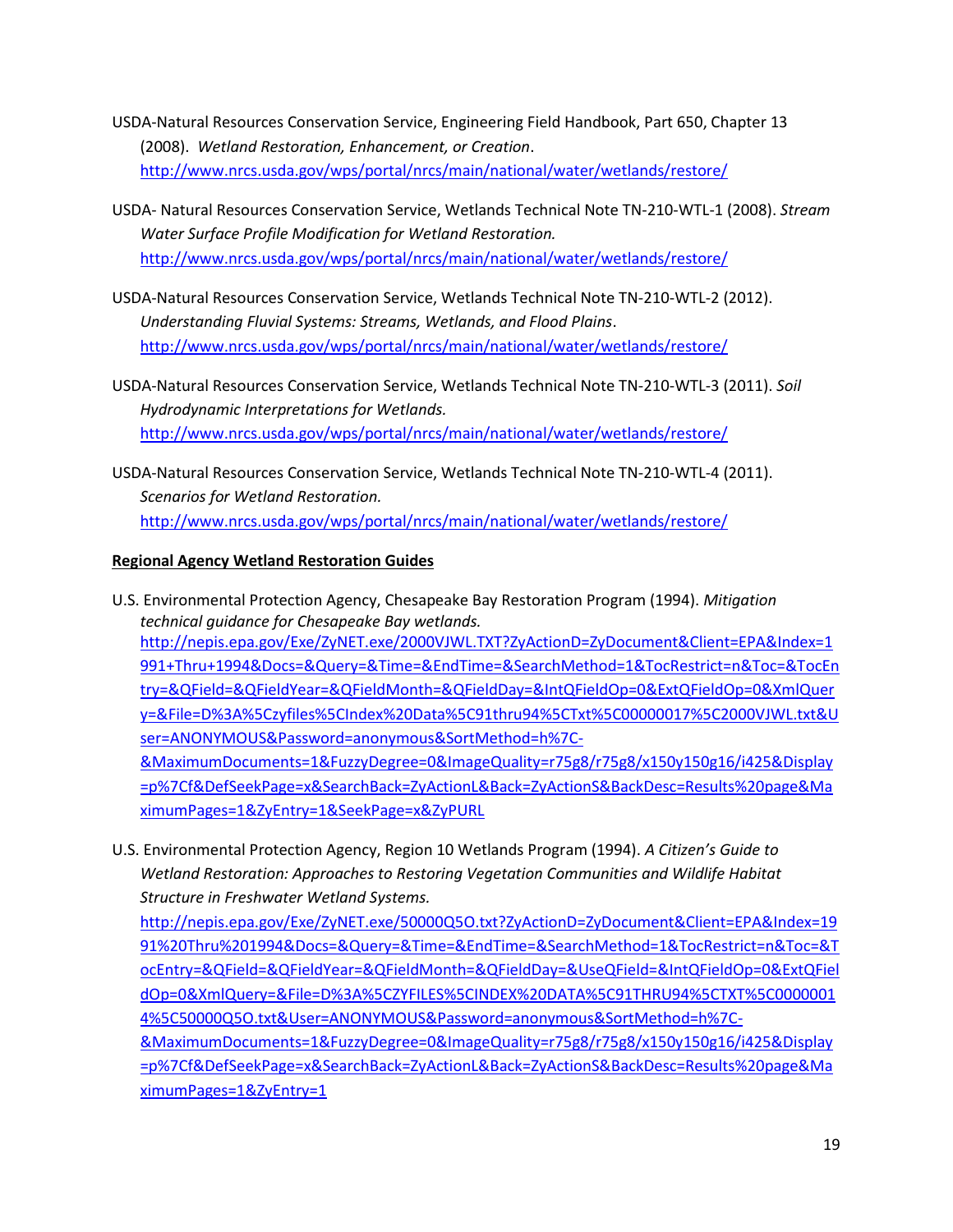# **State Agency Wetland Restoration Guides**

## **California**

Digging In: A Guide to Community-Based Habitat Restoration (2008) <http://www.coastal.ca.gov/publiced/UNBweb/diggingin.html#pdf>

# **Illinois**

Illinois Wetland Restoration and Creation Guide (1997) <http://www.dot.state.il.us/desenv/environmental/IllinoisWetlandRestorationAndCreationGuide.pdf>

### **Maryland**

The Wetlands Restoration Guidebook - Maryland Department of the Environment, Nontidal Wetlands Division [http://www.mde.state.md.us/programs/Water/WetlandsandWaterways/DocumentsandInformatio](http://www.mde.state.md.us/programs/Water/WetlandsandWaterways/DocumentsandInformation/Documents/www.mde.state.md.us/assets/document/WetlandsWaterways/restore.pdf) [n/Documents/www.mde.state.md.us/assets/document/WetlandsWaterways/restore.pdf](http://www.mde.state.md.us/programs/Water/WetlandsandWaterways/DocumentsandInformation/Documents/www.mde.state.md.us/assets/document/WetlandsWaterways/restore.pdf)

### **Minnesota**

Minnesota Wetlands Restoration Guide (Under Development; PDFs of draft content available) <http://www.bwsr.state.mn.us/publications/WRG/>

Minnesota Wetland Restoration – What's Working Webite <http://www.bwsr.state.mn.us/grants/WhatsWorking.html>

Wetlands restoration strategy: A framework for prioritizing activities in Minnesota (2009) [http://www.bwsr.state.mn.us/wetlands/Restoration\\_Strategy.pdf](http://www.bwsr.state.mn.us/wetlands/Restoration_Strategy.pdf)

Minnesota Wetland Restoration Plant Identification Guide <http://www.bwsr.state.mn.us/wetlands/plantid/>

Minnesota Webpage with many guidance documents on wetland restoration planting [http://www.bwsr.state.mn.us/native\\_vegetation/index.html](http://www.bwsr.state.mn.us/native_vegetation/index.html)

### **Nebraska**

Restoring and creating wetlands: A guide for the Central States Region: Iowa, Kansas, Missouri and Nebraska (1994) <http://water.epa.gov/type/wetlands/upload/wetlands-guide-central-states.pdf>

## **Oregon**

Oregon wetland restoration planning tool. Retrieve online from: <http://oe.oregonexplorer.info/wetlands/restoration/>

#### **Washington**

Restoring wetlands at a river basin scale: A guide for Washington's Puget Sound <https://fortress.wa.gov/ecy/publications/publications/97099.pdf>